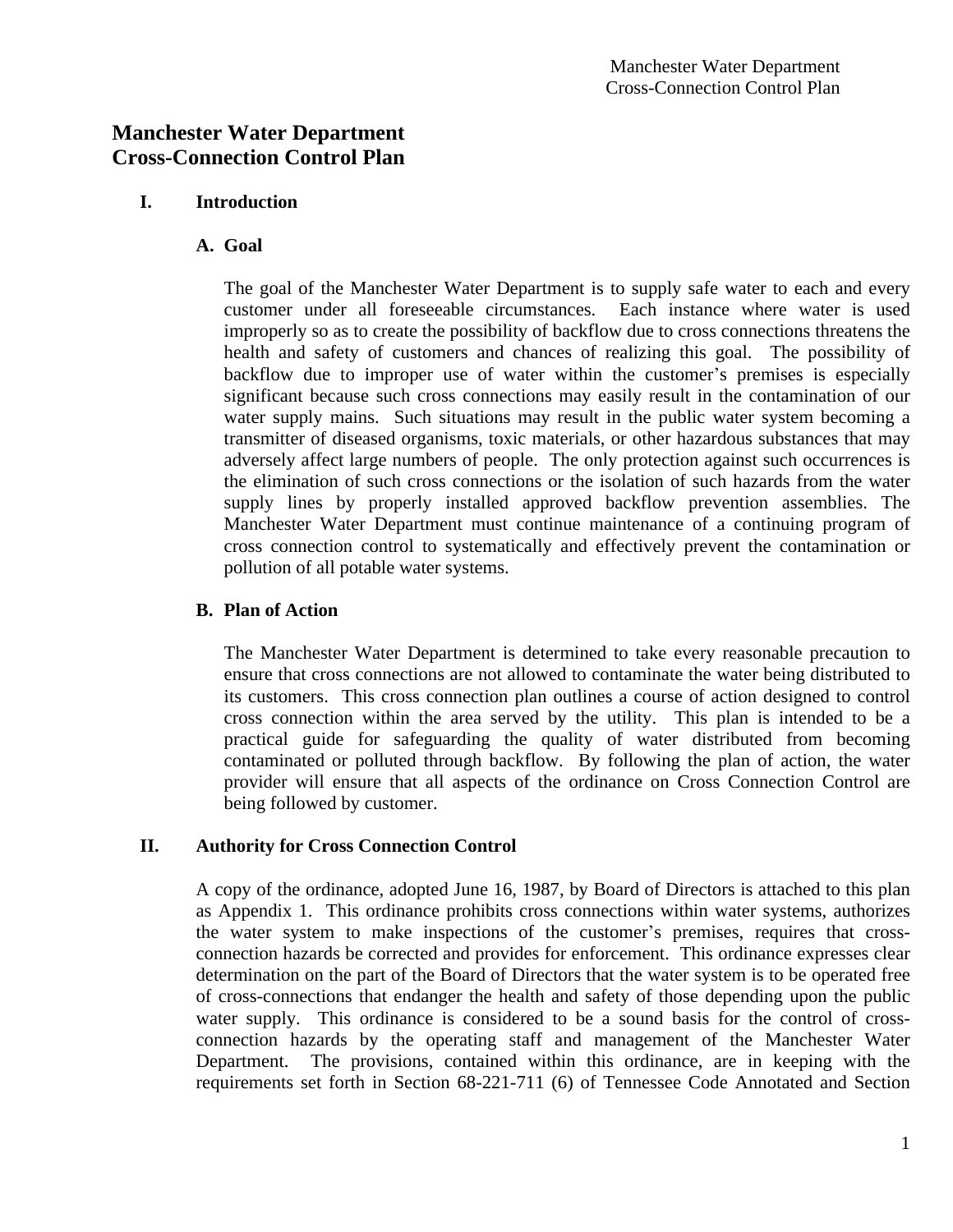1200-5-1-.17(6) of Tennessee Department of Environment and Conservation Rules governing Public Water Systems.

#### **III. Program To Be Pursued**

The Manchester Water Department will establish an active on-going cross-connection control program. This program is to be a continuing effort to locate and correct all existing crossconnection hazards and to discourage the creation of new problems. Safeguarding the quality of water being distributed to our customers is a high priority concern of the management of the Manchester Water Department.

#### **A. Staffing**

Water provider has designated staffing to ensure that the program to control crossconnections is pursued in an aggressive and effective manner. It is proposed that a minimum of 2 men at 1-2 days per week be allotted to the cross-connection control program. Depending on customer preference in scheduling, work related to the testing of devices may occur after hours or on weekends. A cross- connection control coordinator or manager and successor will be named. The cross-connection control coordinator is in charge of implementation of an effective cross-connection control program. The Cross-Connection Control Coordinator will ensure that the all aspects of the plan and ordinance are followed.

Dana Douglas- Cross-Connection Control Coordinator

### **B. Cross-Connection Control Surveys/Inspections**

A representative of the water system will survey the distribution system for all customers, both residential and nonresidential, for possible cross-connections. If it is determined from the surveys that possible cross-connection may exist, the premise will be inspected. The need for backflow protection will be determined based on the results from the inspection. Notification of the type of backflow prevention assembly required and a date of compliance will be sent to the customer.

### **Non-Residential:**

All nonresidential and commercial establishments are required to have an approved backflow preventer installed that is in agreement to the hazard present or be inspected every 5 years**.** The inspections will be performed on all new establishments before water service is established or within 90 days of connection. If there are existing establishments that have not been inspected, a list agreed upon by State (based on risk and public safety) and time line for inspection by the water provider will be generated. All non-residential establishments not requiring an assembly will be inspected (every 5 years maximum). If establishment changes ownership (name listed on water bill), if plumbing permits are issued, irrigation systems installed, or a well is drilled within the water provider's system,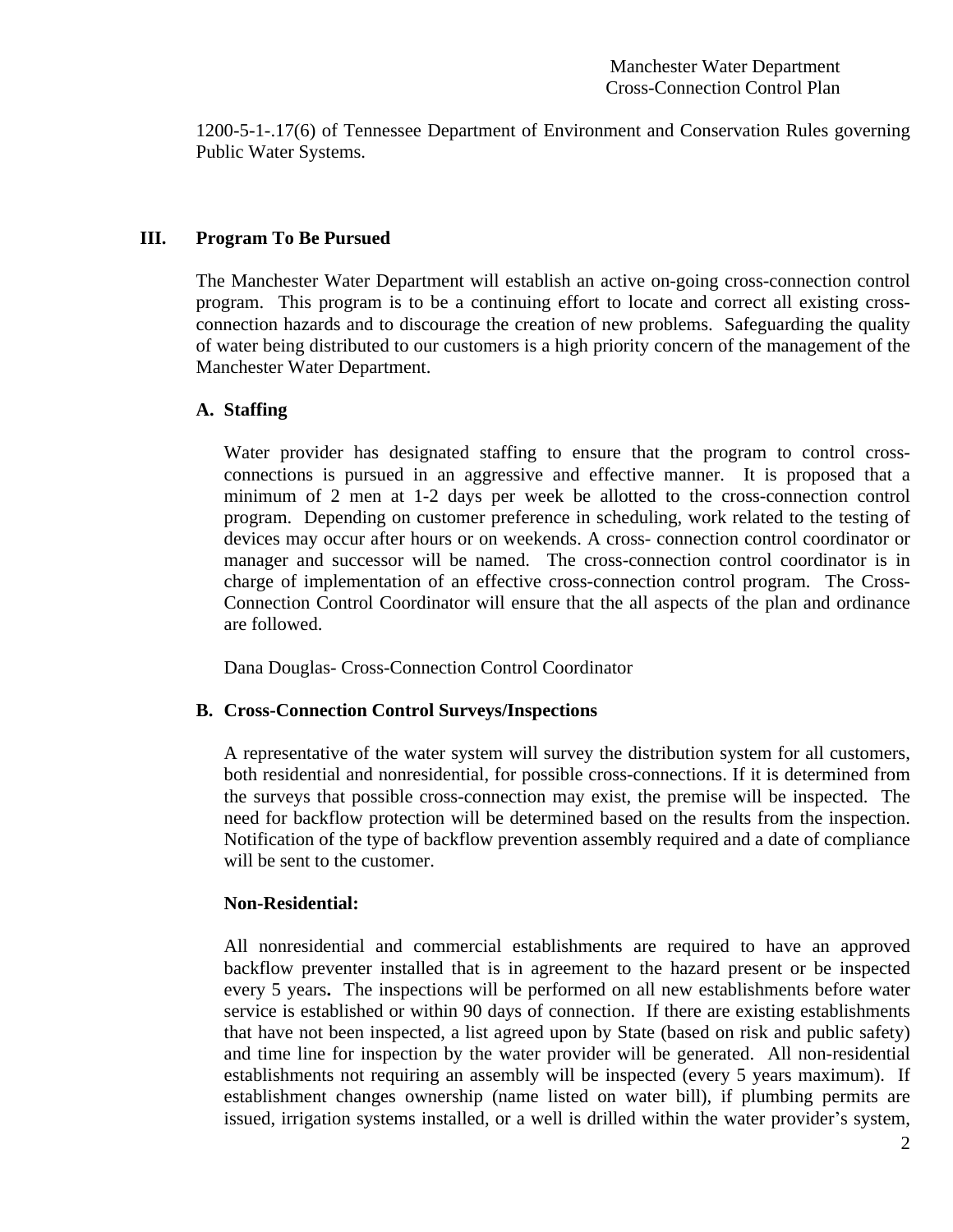then an inspection will need to be performed (no later than 90 days). The need for backflow protection will be determined based on the results from the inspection. Notification of the type of backflow prevention assembly required and a date of compliance will be sent to the customer. (Attach a list of criteria for requiring assemblies)

#### **Residential:**

For new residential customers, a written questionnaire will be given upon request for water service. If the survey reveals that a potential cross-connection may be present, an inspection is to be performed. The need for backflow protection will be determined based on the results from the inspection. Notification of the type of backflow prevention assembly required and a date of compliance will be sent to the customer. Each new residential customer will agree to not create cross-connections.

If the written questionnaire reveals that the new customer may have any of the following, an inspection will be required:

- 1. Lawn irrigation systems
- 2. Residential fire protection systems (closed loop systems will require a double check valve minimum)
- 3. Pools, Saunas, Hot Tubs, Fountains
- 4. Auxiliary Intakes and Supplies-wells, cistern, ponds, streams, etc.
- 5. Home water treatment systems
- 6. Hobbies that require extensive amounts of toxic chemicals (taxidermy, metal plating, biodiesel, ethanol production, etc.)
- 7. Any other situations or conditions listed in the manual or conditions deemed a threat by the water system.

Written questionnaires will be sent to existing residential customers to determine if potential cross-connections exist. The distribution system will be divided into four quadrants and will be entirely surveyed within five years. The distribution system will continue to be surveyed in this manner. Questionnaires that reveal potential crossconnections based on the criteria above will be inspected and a determination if backflow prevention assemblies are needed. In addition to the above, the Manchester Water Department has set a goal of conducting inspections of at least 5% of our residential customers each year.

The system will be surveyed for residential lawn irrigation systems through questionnaires received and by secondary meters. All residential lawn irrigation systems will require a reduced pressure principle assembly. Residential customers with pools, saunas, hot tubs not filled by a hard pipe directly or indirectly connected may be allowed to use an air gap (and may be requested to use an atmospheric vacuum breaker at the hose bib). However, if the pool or vessels is connected directly or indirectly by a hard line, an RP is required at minimum.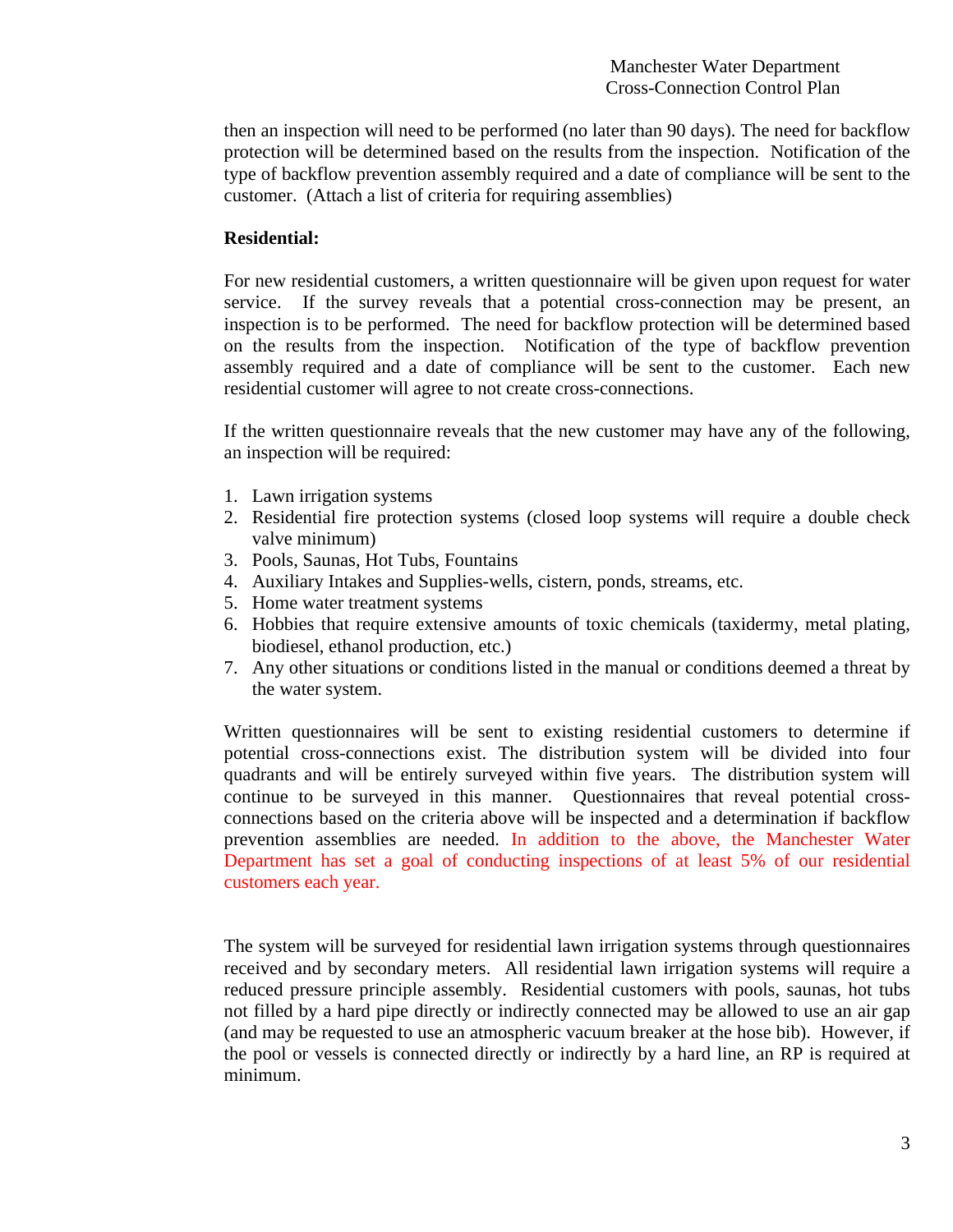Residential customers required to have backflow prevention assemblies will be informed of possible thermal expansion problems within the establishment and correction of the condition.

### **Well System Inspections:**

Wells drilled on properties that are supplied by a public water system, particularly those designed for chemigation and fertigation, will need to be inspected to ensure separation or the premises will require an approved assembly.

Wells that are drilled within the area of the distribution system within the last calendar year are inspected and a well user agreement is signed between the Manchester Water Department and the customer. A list of existing wells that do not have a well user's agreement within the distribution area will be generated and ten (10) wells per year will be inspected until the entire list has been completed. Any well system that is connected directly or indirectly to the water system is required to disconnect or install a reduced pressure principle assembly. The customer will be required to sign a well user agreement if no assembly is required. It is recommended that inspections be performed on new listings within the year, and then perform inspections on existing, uninspected wells. The list is updated at the Local environmental field office and is available to the water system.

New lines that are constructed in areas where residential areas have been mainly supplied by well systems are surveyed and inspected.

# **C. Public Education and Awareness Efforts**

The Manchester Water Department recognizes that it is important to inform its customers of the health hazards associated with cross-connections and to acquaint them with the program being pursued to safeguard the quality of water being distributed. The water system will seek to use every practical means available to acquaint the customers with the health hazards associated with cross-connections in an effort to get cooperation. Use of customer notification letters, annual consumer confidence report and print media will be incorporated into the notification plan. Efforts will be made to have an employee, or employees, of the water system to appear before the civic clubs, PTAs, school groups, and other appropriate forums to discuss the problem of cross-connections and the program that is being pursued for their control.

Information will be provided to **all** customers about cross-connection control and backflow prevention by individual pamphlets or through an article in the Consumer Confidence Report (CCR) at least once per year. A brochure will be given to all new customers requesting water service describing cross-connections and prevention of backflow.

The following measures may also be used to inform customers about the need to control cross-connections:

1. Reminders with water bills.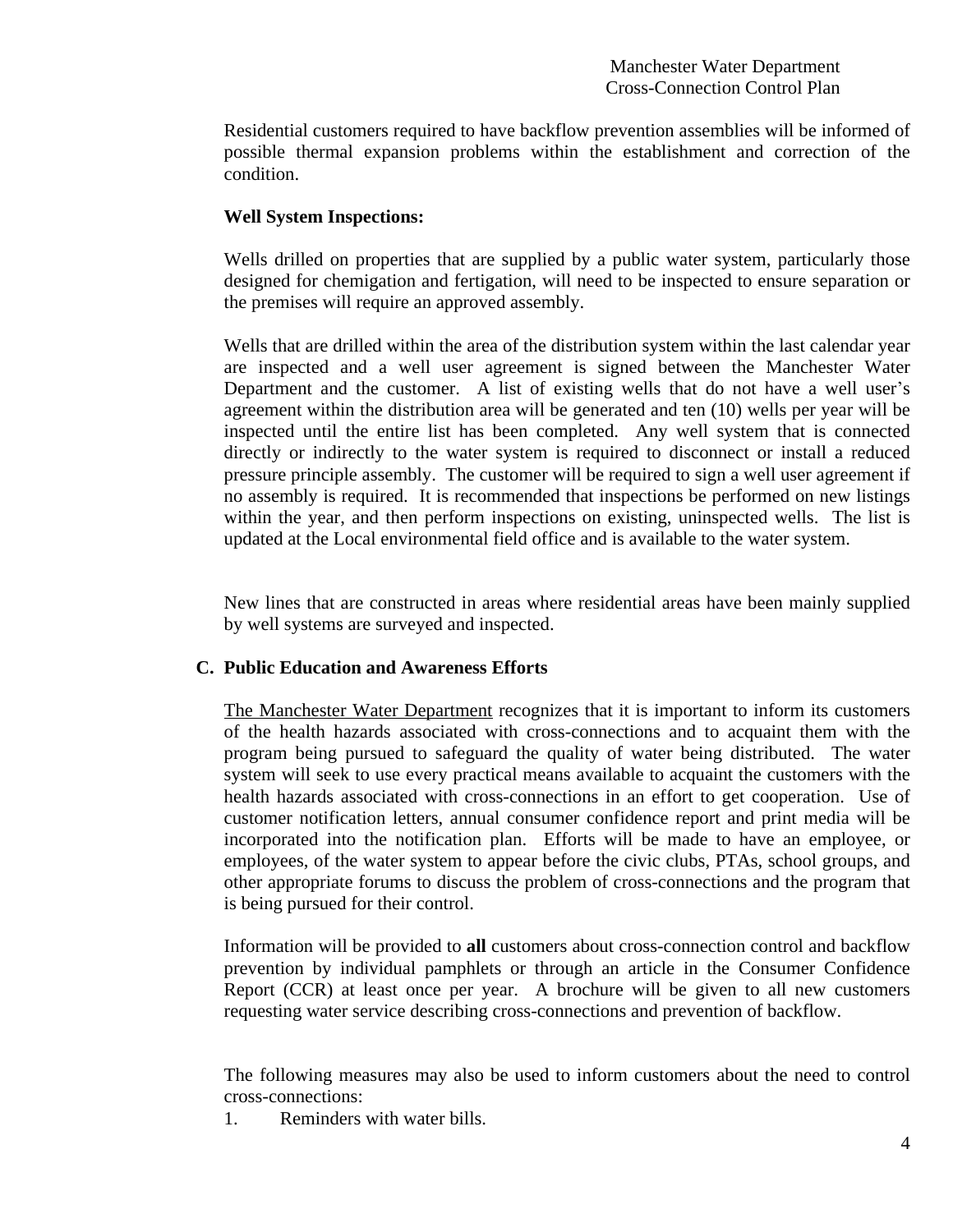- 2. Posters at the counter where the water bills are paid displayed one month out of the year
- 3. Annual consumer confidence report
- 4. a. Personal visits to commercial, industrial, institutional, and agricultural customers to explain the need for controlling cross-connections.
	- b. Whenever possible, any such potential customer will be informed of needed cross-connection measures in the design or construction stage.

#### **D. Customer's Responsibility**

Cross-connections, created and maintained by the customer for his convenience endanger the health and safety of all who depend upon the public water supply. Therefore, the customer who creates a cross-connection problem shall bear the expense of providing necessary backflow protection and for keeping the protective measures in good working order. This includes repair, testing, installation, etc.

#### **E. Enforcement**

Where cross-connections are found to exist, the Manchester Water Department will require the problem to be eliminated or isolated by a properly installed, approved backflow prevention assembly to prevent the possibility of backflow into the distribution system. Such protective measures will include a backflow prevention assembly on the customer's water service line ahead of any water outlets. Every effort will be made to secure the voluntary cooperation of the customer in correcting cross-connection hazards. If voluntary action cannot be obtained with time set forth by written notice (90 days maximum for high and low hazard, 14 days maximum for high risk high hazards) to the customer, water service will be discontinued until conditions are in line with the water provider's ordinance for the protection of the health and safety of the water distribution system.

After surveys or inspections have been completed, the establishments will contacted by written correspondence outlining any correction (adding or repairing backflow prevention devices) needed and the time schedule allowed for correction of conditions. If the conditions have not been corrected by the time allotment (90 days maximum for high and low hazard, 14 days maximum for high risk high hazards), the water service will be discontinued to the establishment, along with any fines or other penalties deemed necessary by the Manchester Water Department.

The Manchester Water Department may give additional warnings of discontinuance and/or bring about penalties before the water service is discontinued. The time period for correction will be determined by the water provider, based on the seriousness of the hazard and risk of contamination, ranging from immediate correction or time period of up to 90 days. The maximum allowable time for correction will no more than 90 days. Those sites deemed high risk high hazard are corrected within a maximum limit of 14 business days, preferably immediate correction. If the conditions do not satisfy the ordinance or plan within 90 days, water service will be discontinued. In the case of backflow prevention devices on fire systems, it is recommended that the fire marshal be contacted before water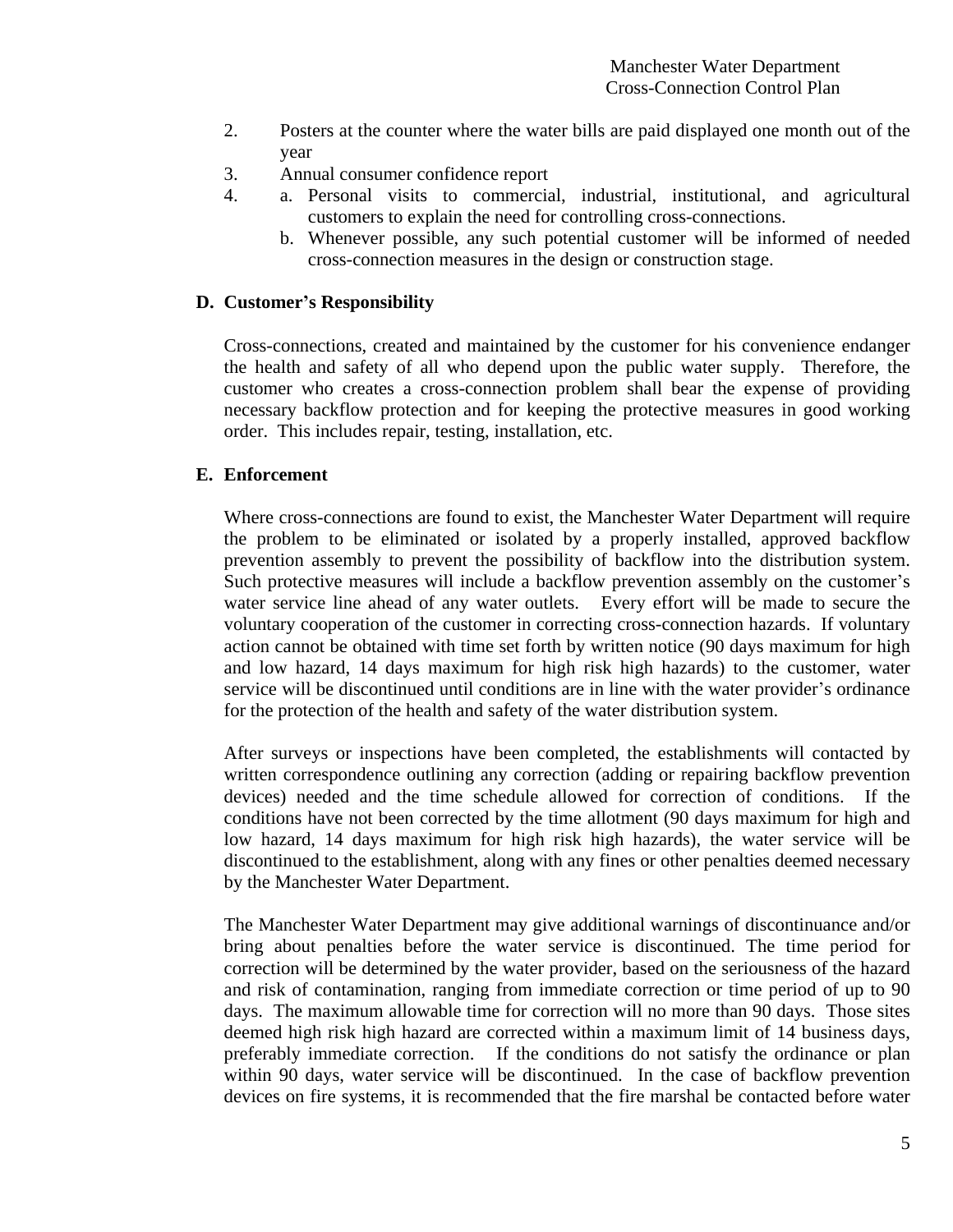service is discontinued, to prevent harm to anyone in case a fire occurred in a public building. The fire marshal can condemn the building, thus not allowing anyone to enter.

Water service will not be allowed to the establishment until all corrections have been made and all conditions of the ordinance have been satisfied.

#### **IV. Procedures for Inspections:**

The Manchester Water Department hopes that its efforts to acquaint its customers with the hazards of cross-connections will be successful to the point that the customer will try to maintain their internal water delivery system free of cross-connections. It is recognized that many customers may not recognize that they have a situation that would permit backflow into the water supply lines. Therefore, a thorough investigation will be made of all premises considered likely to have cross-connections. Such inspections will involve the customer's entire water using equipment, and other system components in an effort to locate all actual and potential cross-connections. The findings will be reported to the owner or occupant in writing along with a request for needed corrective action necessary to properly protect the public water system.

### **A. Field Visit Procedures:**

During the inspection, a field sheet will be completed showing details of significant findings. The hazards which cross-connections pose will be explained fully to the persons assisting the inspection. The customer will be informed that the information gathered during the survey will be reviewed by the Water System's management or engineering staff and that a written report containing any recommendations and requirements will be mailed to them as soon as possible.

### **B. Reports to Customers:**

The findings of the investigation will be summarized and a written report will be sent to the person assisting in the investigation, or the ranking management official of the establishment. Cross-connections found will be described briefly along with recommended method of correction. An effort will made to keep the description of the findings and recommendations clear, concise and as brief as possible. The correspondence will indicate a willingness to assist the questions. The customer will be given a time limit for making the needed corrections depending (maximum of 90 days) upon the seriousness of the crossconnections involved and upon the complexity and difficulty of correcting the problems.

### **C. Follow-up Visits and Re-inspections**

Follow-up visits will be made as needed to assist the customer and to assure that satisfactory progress has been made such visits will continue until all corrective action has been completed to the satisfaction of the water system.

#### **D. Installation of Backflow Prevention Devices:**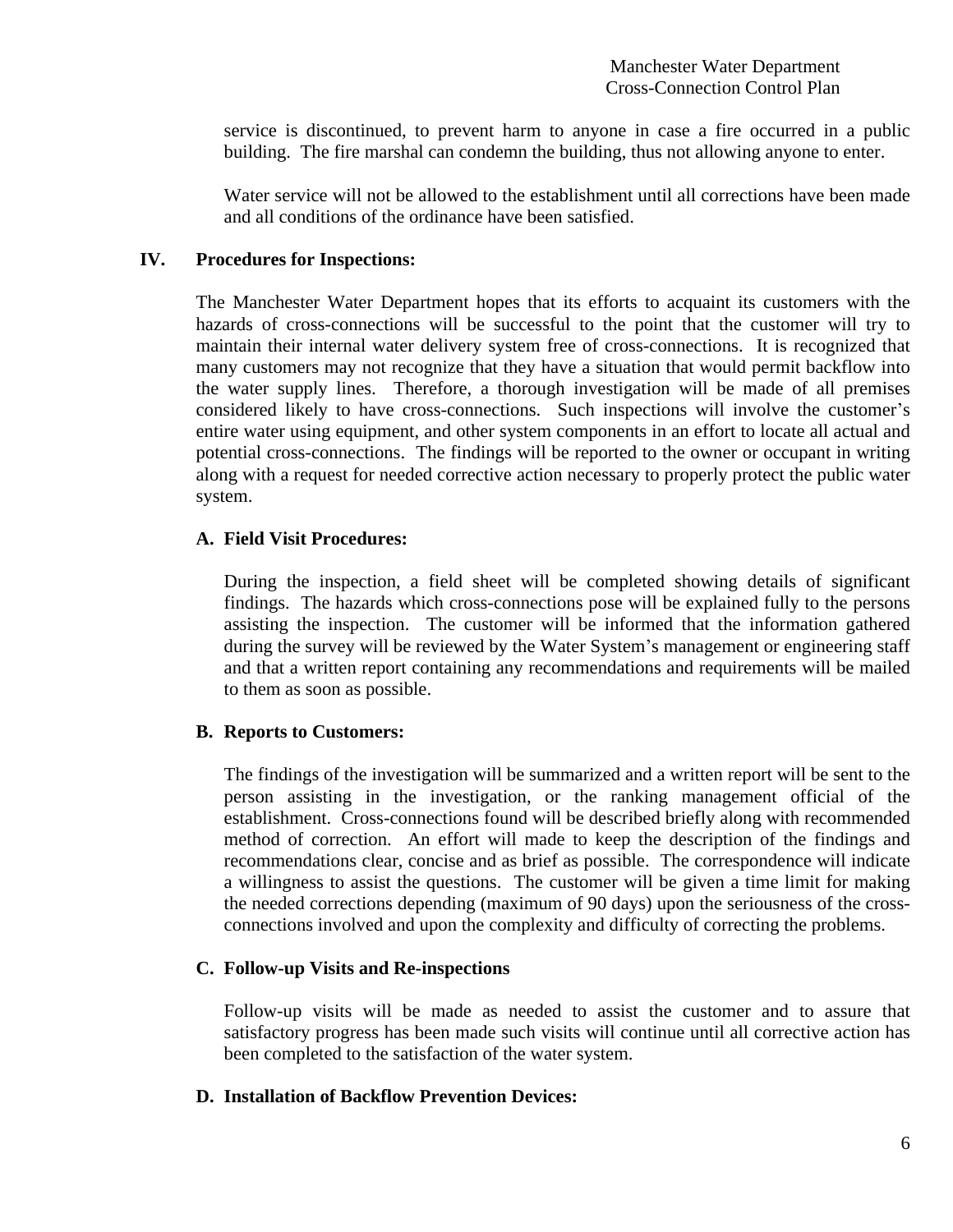Where the customer is asked to install a backflow prevention assembly, the customer will be supplied with a list of acceptable and approved assemblies. In addition, minimum acceptable installation criteria will be supplied. It will be pointed out that a unit cannot be accepted until the water system has verified that the installation fully meets the installation criteria and has been tested to verify that the assembly has a status of Passed. Such backflow prevention assemblies must of a make, model, and orientation currently listed as acceptable by the both the water system and Tennessee Department of Environment and Conservation.

# **E. Technical Assistance:**

The customer will be urged to notify the water system when they are ready to begin installing either a reduced pressure or double check valve type backflow preventer assembly. The Water system cross-connection representative will visit the site to detail how the units must be installed to achieve the desired protection and to minimize maintenance and testing problems.

# **V. Premises Requiring Reduced Pressure Principle Assemblies or Air Gap Separation**

# **A. High Risk High Hazards**

Establishments which pose significant risk of contamination or may create conditions which pose an extreme hazard of immediate concern (High Risk High Hazards), the crossconnection control inspector shall require immediate or a short amount of time (14 days maximum), depending on conditions, for corrective action to be taken. In such cases, if corrections have not been made within the time limits set forth, water service will be discontinued.

High Risk High Hazards require a reduced pressure principle (or detector) assembly. The following list is establishments deemed high risk high hazard:

### **High Risk High Hazards:**

- 1. Mortuaries, morgues, autopsy facilities
- 2. Hospitals, medical buildings, animal hospitals and control centers, doctor and dental offices
- 3. Sewage treatment facilities, water treatment, sewage and water treatment pump stations
- 4. Premises with auxiliary water supplies or industrial piping systems
- 5. Chemical plants (manufacturing, processing, compounding, or treatment)
- 6. Laboratories (industrial, commercial, medical research, school)
- 7. Packing and rendering houses
- 8. Manufacturing plants
- 9. Food and beverage processing plants
- 10. Automated car wash facilities
- 11. Extermination companies
- 12. Airports, railroads, bus terminals, piers, boat docks
- 13. Bulk distributors and users of pesticides, herbicides, liquid fertilizer, etc.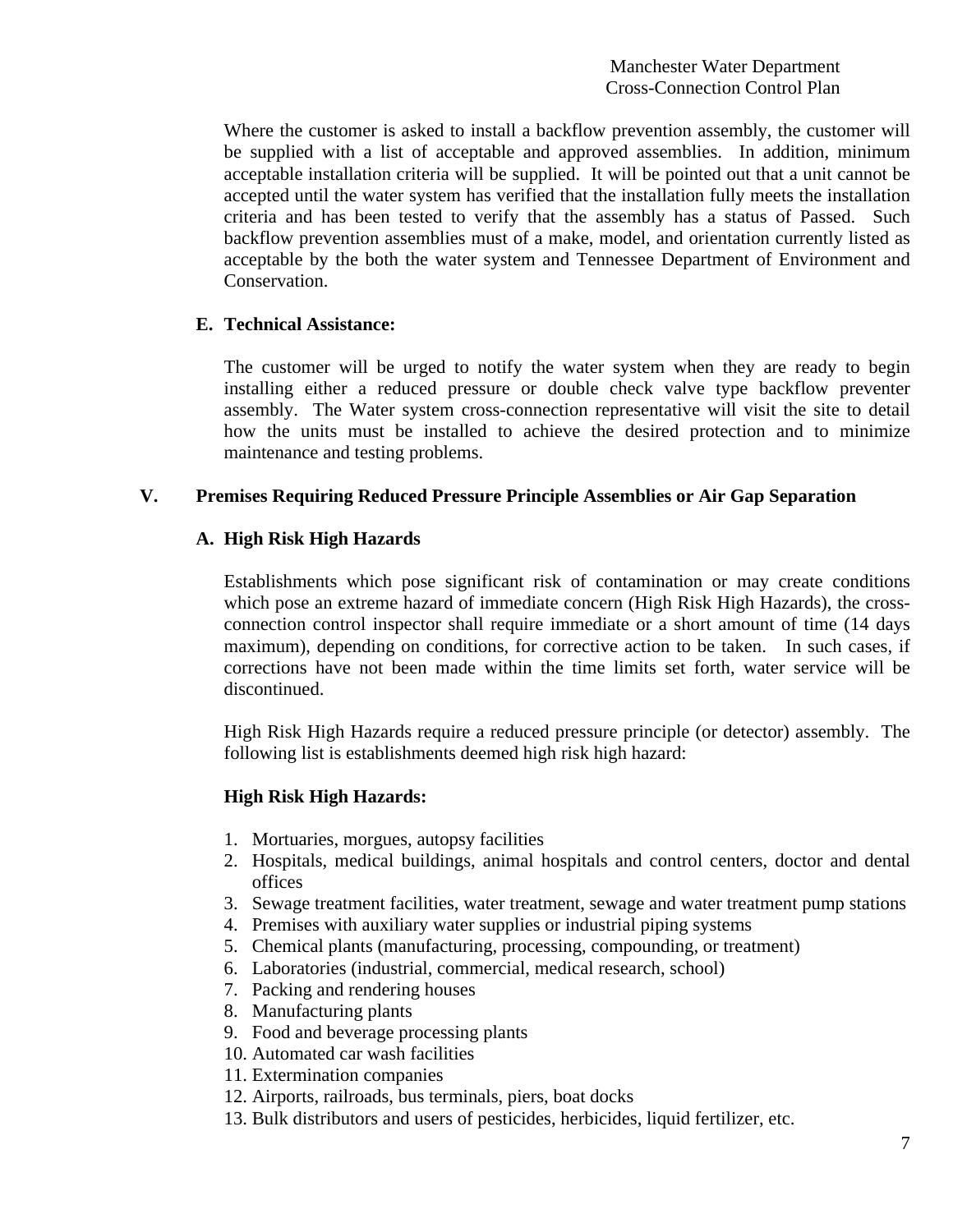- 14. Metal plating, pickling, and anodizing operations
- 15. Greenhouses and nurseries
- 16. Commercial laundries and dry cleaners
- 17. Film Laboratories
- 18. Petroleum processes and storage plants
- 19. Restricted establishments
- 20. Schools and Educational Facilities
- 21. Animal feedlots, chicken houses, and CAFOs
- 22. Taxidermy facilities
- 23. Establishments which handle, process, or have extremely toxic or large amounts of toxic chemicals or use water of unknown or unsafe quality extensively.

# **B. High Hazard**

In cases where there is less risk of contamination, or less likelihood of crossconnections contaminating the system, a time period of (90 days maximum) will be allowed for corrections. High Hazard is a cross-connection or potential crossconnection involving any substance that could, if introduced in the public water supply, cause death, illness, and spread disease. (Provide criteria list, suggested to use Appendix A of manual)

# **VI. Premises Allowing Double Check Valve Assemblies**

# **Low Hazard**

Low hazard is a cross-connection or potential cross-connection involving any substance that would not be a health hazard but would constitute a nuisance or be aesthetically objectionable if introduced into the public water supply. Low Hazards are protected by double check valve assemblies at minimum. Double check valve (and detector) assemblies used for main line protection are allowed only on Classes 1-3 fire protection systems.

# **VII. Inspection and Testing of Backflow Prevention Assemblies**

### **A. Approval of New Installations**

The Water System will not consider the installation of assemblies to be complete until:

- 1. The installation has been inspected, and approved by the water system based installation criteria; and
- 2. Assembly is tested initially and has a status of Passed.

### **B. Routine Inspection and Testing of Assemblies**

To assure that all assemblies are functioning properly, assemblies will be tested within a 12 month period (no more than 365 days from last test) by backflow prevention assembly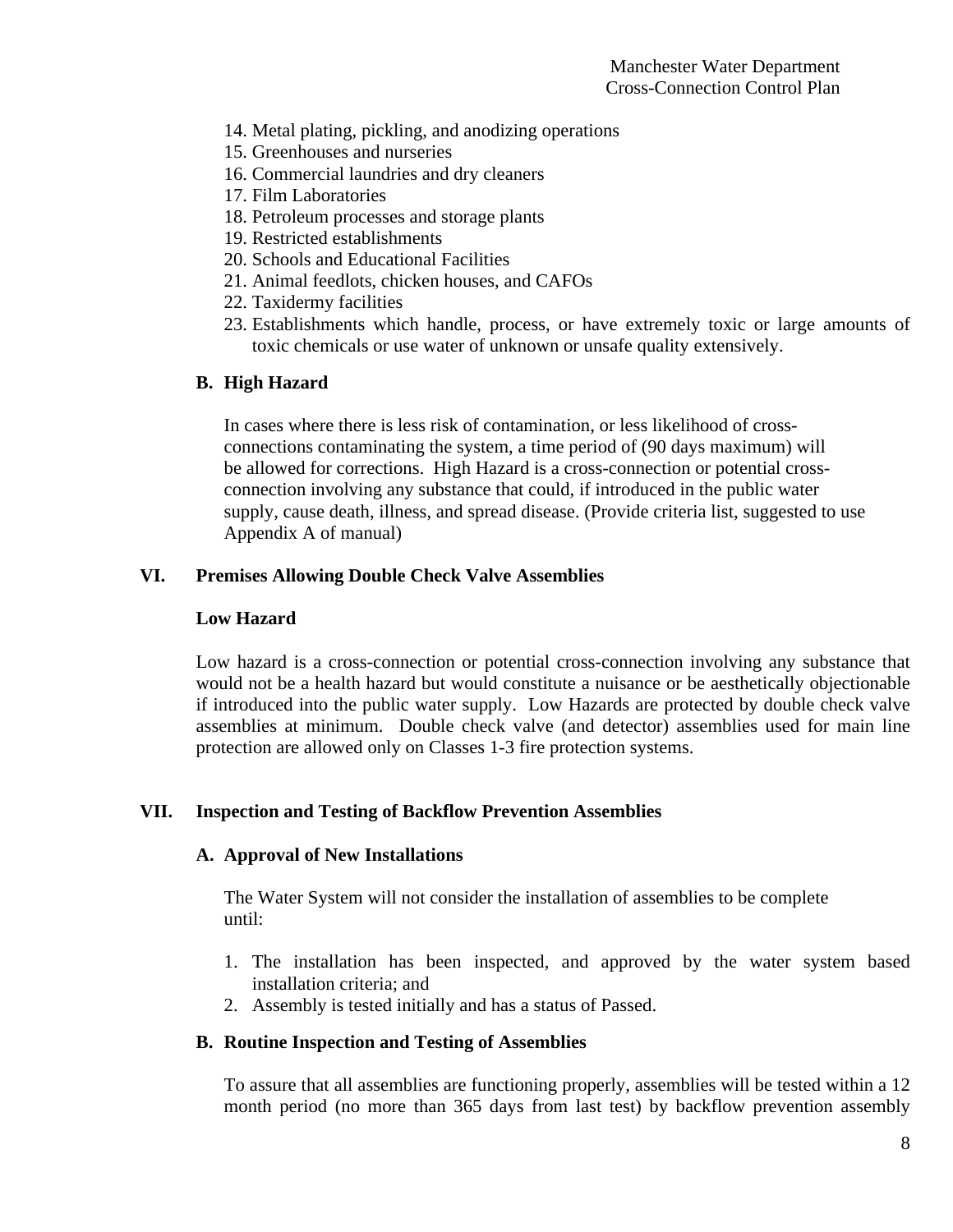testers with a valid Certificate of Competency. If assembly is not tested within the 12 month period, enforcement action will be started. In conjunction with testing the assembly, the water system representative or approved tester will investigate to determine:

- 1. That cross-connections, actual or potential, have not been added ahead of the protective assemblies,
- 2. The assembly meets all installation criteria; and
- 3. The assembly has not been bypassed or altered in some other way to compromise the backflow protection.

All reduced pressure and double check valve backflow prevention assemblies, including detector assemblies, utilized for the protection of the water system will be tested by a person possessing a valid Certificate of Competency from the State and approved by the water system in keeping with the following criteria:

- 1. Immediately following installation;
- 2. At least every 12 months;
- 3. Any time assemblies have been partially disassembled for cleaning and/or repair and;
- 4. Where there is indication that the unit may not be functioning properly (i.e. excessive or continuous discharges from relief valve, chatter, or vibration of internal parts).

# **C. Accepted Test Procedure**

Tests of assemblies will be made using a 3 or 5 valve test kit that has valid annual certification in accordance to the latest approved testing procedure from the Division of Water Supply.

# **D. Official Tests**

Only tests performed by persons possessing a valid Certificate of Competency will be considered official tests by the water system. All test reports submitted must be of the type approved by the Division of Water Supply. All parts of testing procedure are recorded accurately on the test report with a determination of status (Passed or Failed). Certificates of Competency are not transferrable.

### **E. Prior Arrangements for Testing**

Prior arrangements will be made for a mutually agreeable time for testing the assemblies prior to performing the test. In all cases, the time which water services are interrupted will be held to a minimum in order to minimize the inconvenience to the customer. The customer, upon notification by the water system, has an obligation to work out a mutually agreeable time for testing assemblies within time allotted by the water system.

### **F. Repairs**

Should a protective assembly not be tested within the 12 month time frame be found defective or have a status of Failed, the water system will require the assembly to be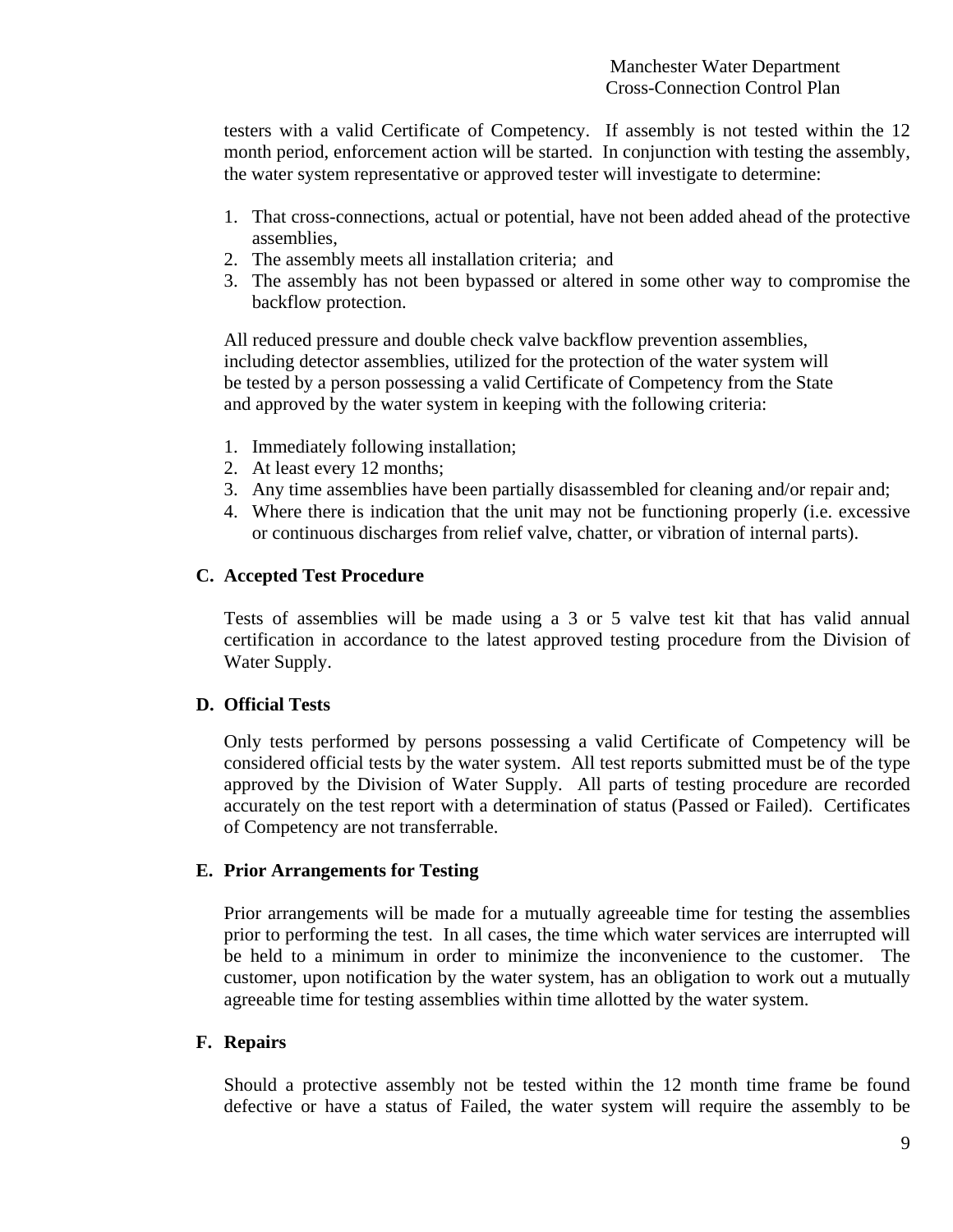repaired promptly with manufacturer's specified parts, in accordance to manufacturer's suggested procedure, and placed in proper operating condition within a (specified) time limit (maximum 90 days, 14 days for high risk high hazards). Following repairs, the assembly is to be tested again to verify that it is meeting performance standards and have a status of Passed. The owner will be held responsible for maintaining protective measures in a good state of repairs. The owner of an assembly needing repairs or maintenance will be permitted to do the work, if such owner is properly qualified or the owner may elect to secure the services of someone else experienced in the repair of the assemblies.

#### **VIII. Parallel Units**

The water system may require the installation of parallel assemblies if the customer cannot readily accommodated interruptions of water service for periodic testing and repairs of the assemblies or is unwilling to cooperate in scheduling a shutdown promptly for testing during normal hours worked by water system personnel.

#### **IX. Records**

Good records are invaluable in the water system's efforts to safeguard the quality of water being distributed against degradation from backflow through cross-connections. Adequate records will be maintained as a part of the Water System's permanent files to:

- **A.** Document the overall effort of the water system to properly discharge its responsibility to see that each customer receives a safe water under all foreseeable circumstances;
- **B.** Give a complete picture as to the current status and history of the individual premises regarding the potential for backflow, corrections made, etc.;
- **C.** To support enforcement action, whenever necessary, to obtain backflow protection; and
- **D.** Document that assemblies have been properly installed, maintained, and tested routinely.

Records to be maintained by Water System will include, but not necessarily be limited to the following;

- **A.** Master List of all Establishments with assemblies used for premise isolation, including location, assembly used, make, model, size, serial number etc.;
- **B.** Correspondence between water system and its customers
- **C.** Copy of Approved Plan
- **D.** Copy of Approved Ordinance
- **E.** Test reports for each assembly
- **F.** Copies of Certificates of Competency for each tester
- **G.** Copies of test kit certifications
- **H.** Site Inspection Reports
- **I.** Residential written surveys
- **J.** Backflow incident reports
- **K.** Records on initial surveys, recommendations, follow-up, corrective action, routine reinspections, etc.
- **L.** A file system designed to call to the attention of the cross-connection control personnel when testing and reinspections of premises are needed.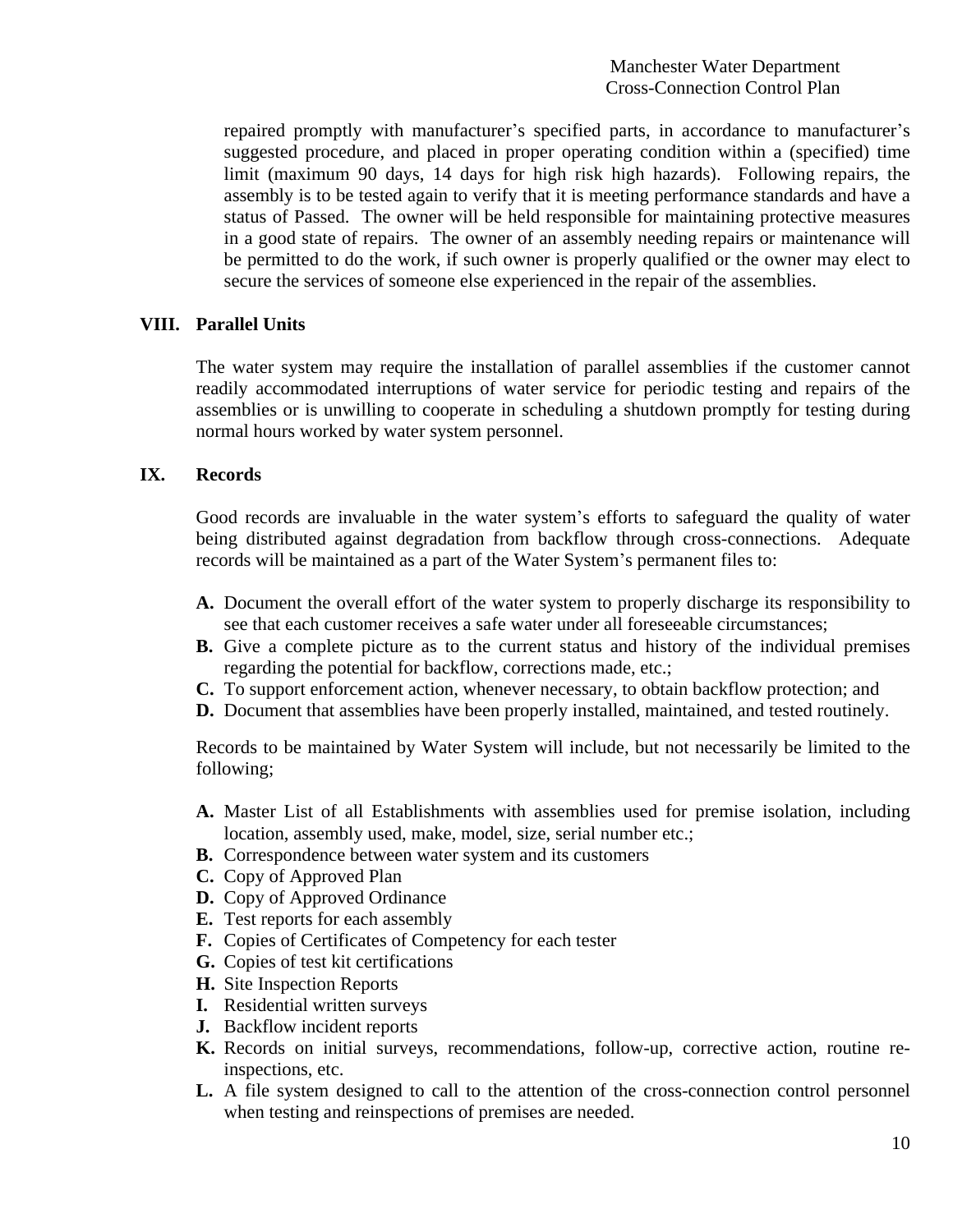**M.** Public education pamphlets and information.

# **X. Backflow Contamination Procedures:**

If contamination is caused by backflow, the Manchester Water Department will take the following actions to protect the health of the customer:

- **A.** Isolate the lines containing any contaminant from the distribution system;
- **B.** Inform customers with contaminated lines not to consume or use the water;
- **C.** Report contamination to the Columbia Field Office;
- **D.** Determine and separate the cross-connection allowing the backflow and contamination;
- **E.** Remove contamination from lines;
- **F.** Test and ensure that lines meet Division of Water Supply regulations for safe water;
- **G.** Return service to customers affected customers once water is safe;
- **H.** Document the details of the incident including cause, isolation, and correction, and send report to Columbia Field Office;
- **I.** Continue to survey and inspect system for similar situations that may allow backflow.

# **XI. Modifications to Plan**

This plan may be modified from time to time to meet the needs of the utility and to meet the states requirements. The plan and ordinance will be reviewed by the water system every five (5) years to determine if the existing plan meets requirements set forth by the Division of Water Supply and that it promotes an ongoing program. The manager shall be authorized to modify, as needed this plan without the approval of the water system's governing body. The manager shall report any modifications to this plan to the board for their information, in a timely manner. The manager shall also advise the Columbia Field Office of any changes to this plan for their review and comments.

# **XII. Approval Signatures**

| <b>State Approval:</b>    |  |
|---------------------------|--|
|                           |  |
| <b>Board Chairman</b>     |  |
| <b>Executive Director</b> |  |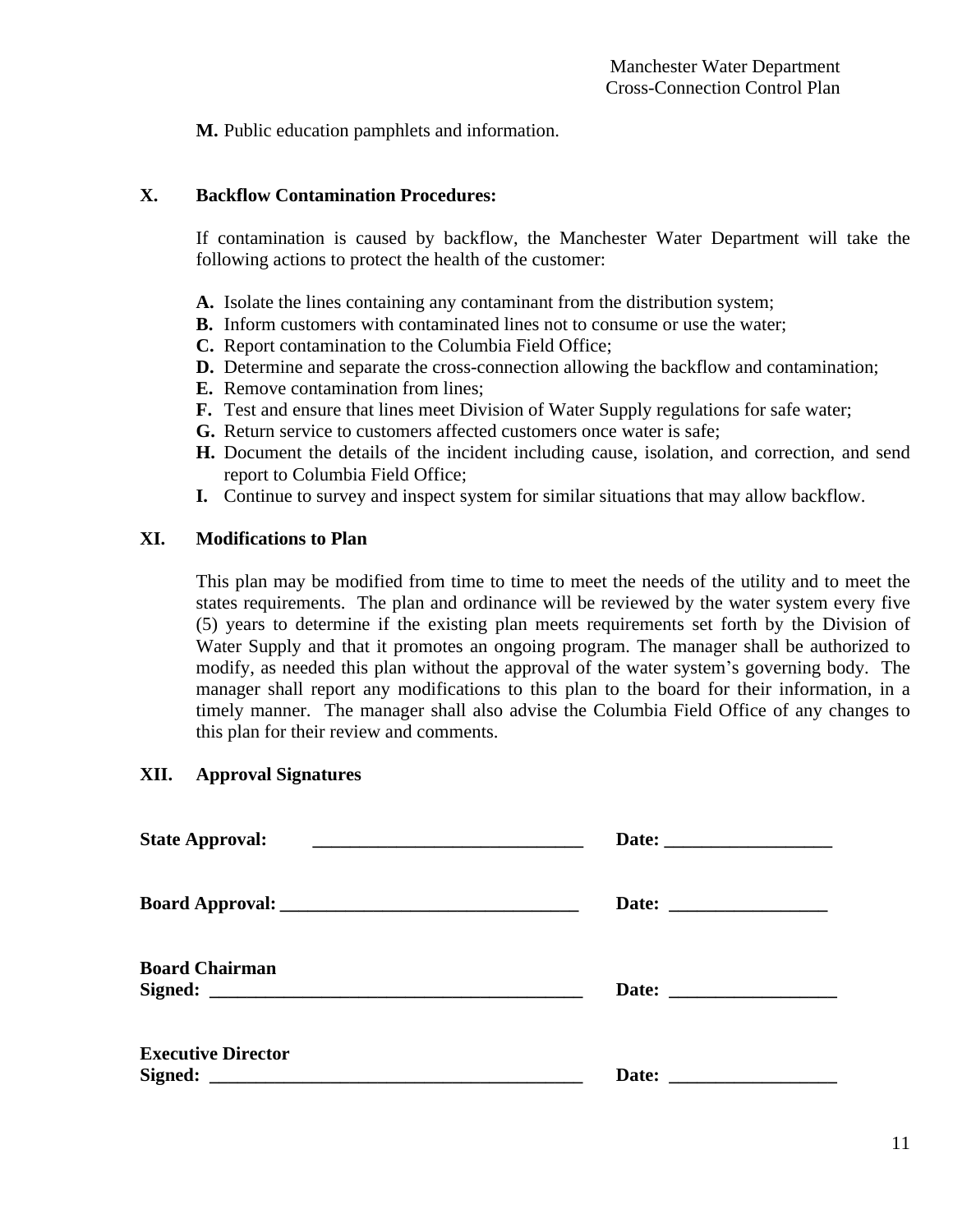# INSTALLATION CRITERIA FOR REDUCED PRESSURE PRINCIPLE AND DOUBLE CHECK VALVE BACKFLOW PREVENTION **ASSEMBLIES**

# MINIMUM INSTALLATION REQUIREMENTS are underlined, all others are suggestions or items to consider:

- A. The RP assemblies should never be subject to flooding; therefore should:
	- 1. Never be located in a pit or other area subject to flooding
	- 2. Avoid piped drains for enclosures housing the units. Provision should be made for discharging water (maximum design discharge) directly through the wall of the enclosure housing the unit at a slightly higher elevation than surrounding ground level or maximum flood level.
	- 3. The lowest part of the relief valve discharge port should be a minimum of 12 inches above either:
		- 1. The ground
		- 2. Top of the opening(s) in enclosure wall
		- 3. Maximum flood level

Whichever is highest, in order to prevent any part of the assembly from becoming submerged.

- B. All new backflow prevention assemblies being installed in Tennessee for the protection of a public water system should be included on the latest listing of "Approved Backflow Prevention Assemblies" maintained by the Division of Water Supply.
- C. The assemblies should be installed where the units can be easily tested and repaired.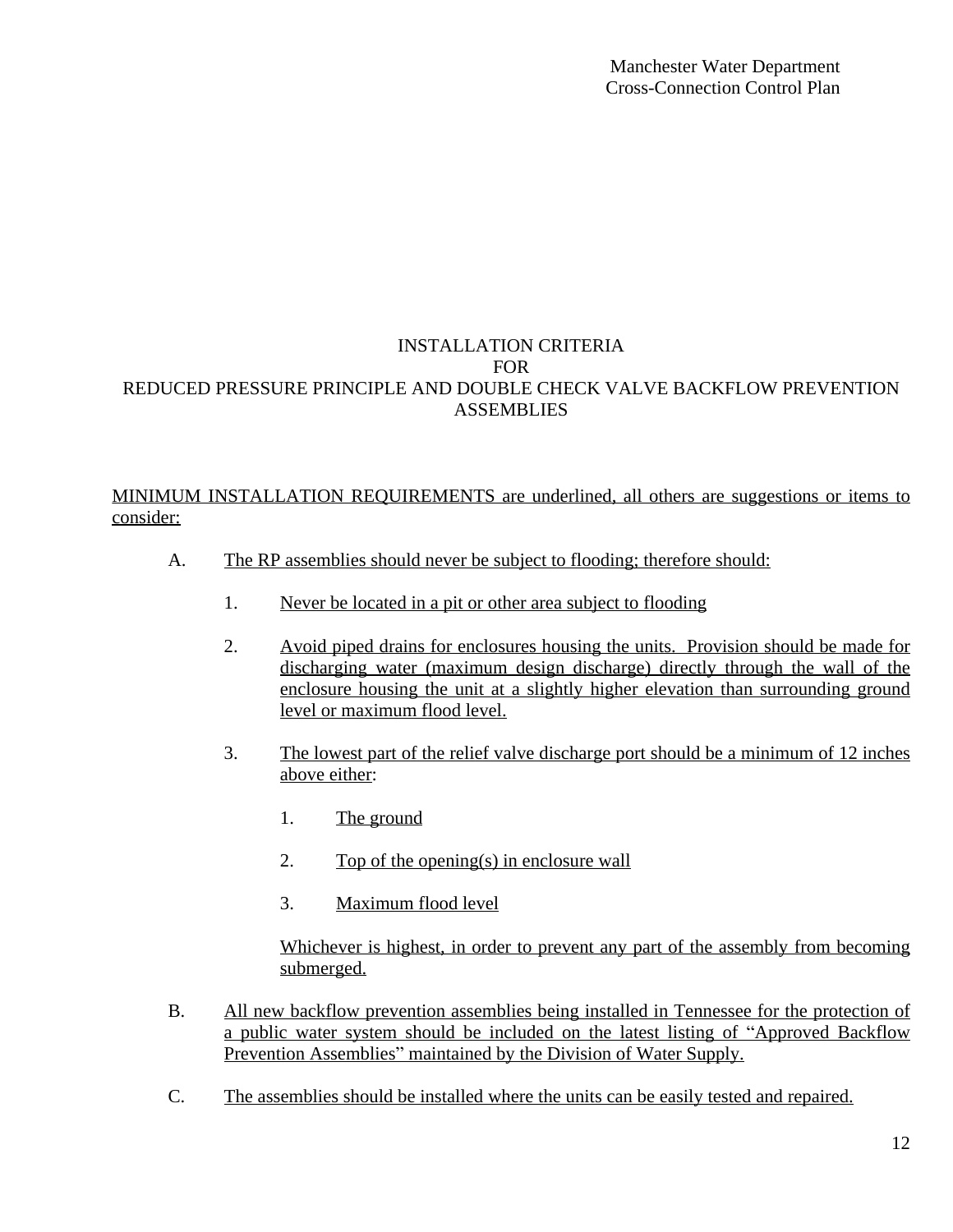- 1. Installation of assemblies 2" and less there must be a minimum of six inch clearance from all walls. Assemblies over 2" must be a minimum of twelve inches from all walls.
- 2. Assemblies installed in stationery enclosures should have at least a 2 ft. clearance on each side of the assembly to facilitate testing and servicing. Adequate drainage must be provided.
- 3. Assemblies should not be installed higher than 4 ft. from the floor/ground to the center line of the assembly unless safe permanent access is provided for testing and servicing
- D. The pipelines should be thoroughly flushed to remove foreign material and debris. A strainer should be added on the inlet side of the assembly before installation except for fire protection service lines.
- E. To prevent any unprotected or uninspected connections in front of the backflow prevention assembly all devices must be installed within 3' (ft.) of the system meter, unless conditions will not allow the 3' (ft.), then the assembly will be installed at the closest possible location to the meter.
- F. Backflow preventers should be installed with unions and isolation valves on both ends of the assembly to allow removal of the assembly for repair or replacement.
- G. Provisions should be made to protect the assemblies from freezing. Insulating materials should not restrict the relief valve discharge or accessibility to test cocks or name plate of the unit. All enclosures should be designed to provide for adequate draining for the relief valve.
- H. The relief valve of an RP should never be plugged, restricted, or solidly piped to a drain, ditch or pump. Rigidly secured air-gap funnels may be used to direct discharges away from the unit provided an approved air-gap separation is provided at the relief valve discharge and again at the discharge end of the drainpipe. An adequate area drain is recommended to handle the maximum relief valve flow to prevent flooding.
- I. The test cocks, valve stems, or name plates should not be painted and their accessibility, operation of legibility should not be hampered nor the relief valve discharge passage be restricted by insulation or other coverings.
- J. The assemblies should be installed in an approved position as listed in the Latest Approved List and special supports added if needed.
- K. For applications where water temperatures exceed  $110^{\circ}F(43^{\circ}C)$  only approved hot water devices are to be used.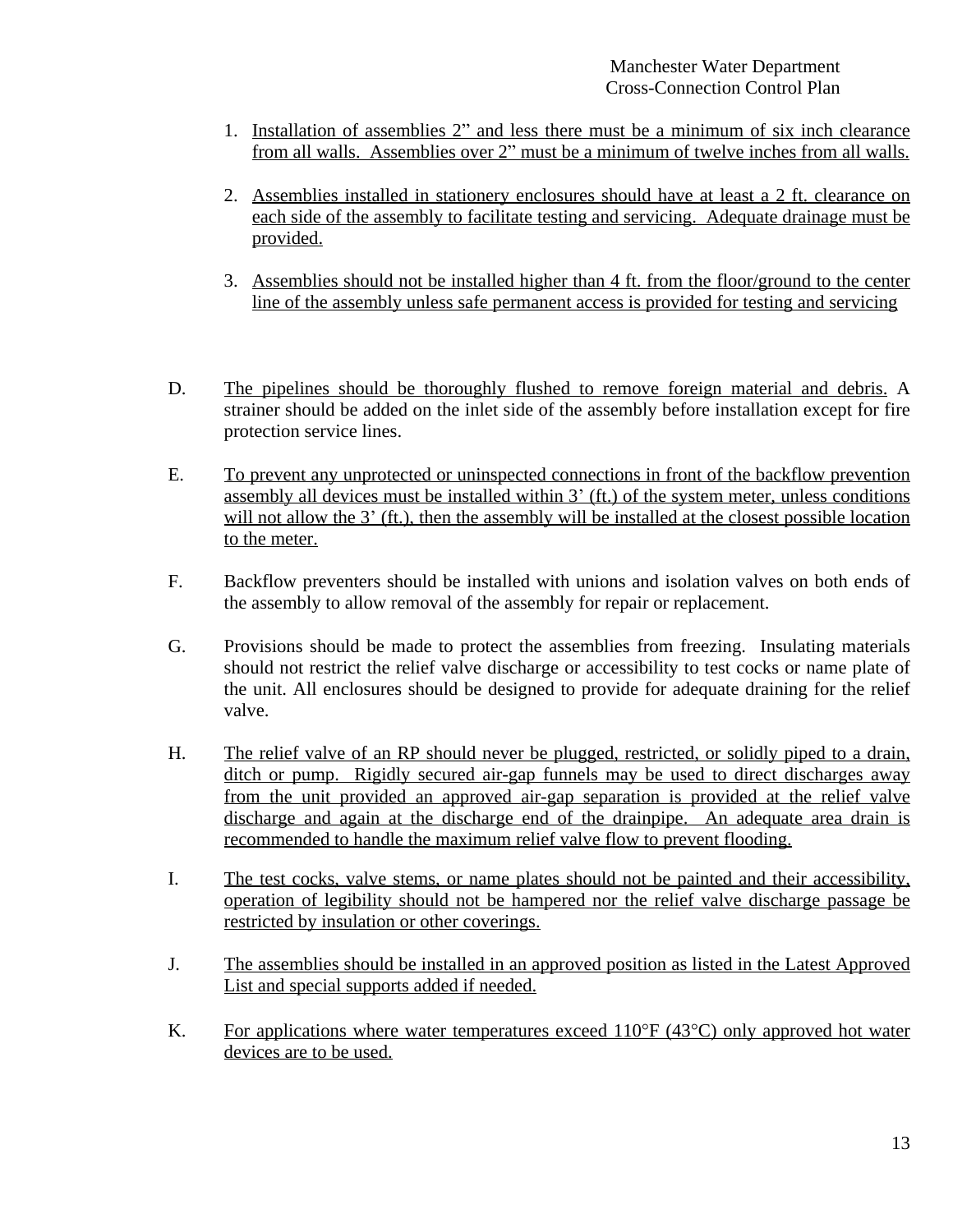- L. Prior to completing the installation, temperature pressure relief valves on heating vessels should be properly installed and in good working condition. If needed, thermal expansion tanks should be installed.
- M. No unprotected bypasses or connections are made between the assembly and meter.
- N. Existing devices shall be moved to meet requirement "E" of this list upon remodel, change of ownership, etc.

Existing assemblies not meeting the minimum requirements above, with the exception of being installed in an area that may allow flooding of the assembly, may be allowed variances by the water system. However, no variance may be allowed that will compromise the protection of the assembly or that will allow contaminants in the distribution system. All variances should be documented and kept on file for the life of the assembly. Please review the document entitled: Approved Backflow Prevention Assemblies

# **APPENDIX A**

### **TYPICAL CROSS CONNECTION HAZARDS**

Actual or potential cross connection hazards may be present within almost every water using premises. To better understand and become aware of these hazards, the following examples are provided.

### **A. Common Facilities and Systems Likely to have Cross Connection Hazards**:

1. Auxiliary Water Systems

Any premises or facility with an alternate water supply on or available to the premises. Water stored in reservoirs that are not properly protected or circulated is considered an auxiliary supply.

2. Food Processing

Pressure cookers, autoclaves, retorts, and other steam connected facilities.

3. Cooling Systems Single Pass

Compressors, heat exchangers, air-conditioning equipment, and other water-cooled equipment that may be sewer connected

4. Farming Operations

Poultry houses, chicken houses with automatic proportioning pumps or feeder barrels for supplying water with live virus or other medication, livestock watering troughs with below the rim filling outlet, diluting and mixing of pesticides and insecticides, mixing and spray equipment, greenhouses, dilution of liquid fertilizers, dairies, unprotected hose bibbs.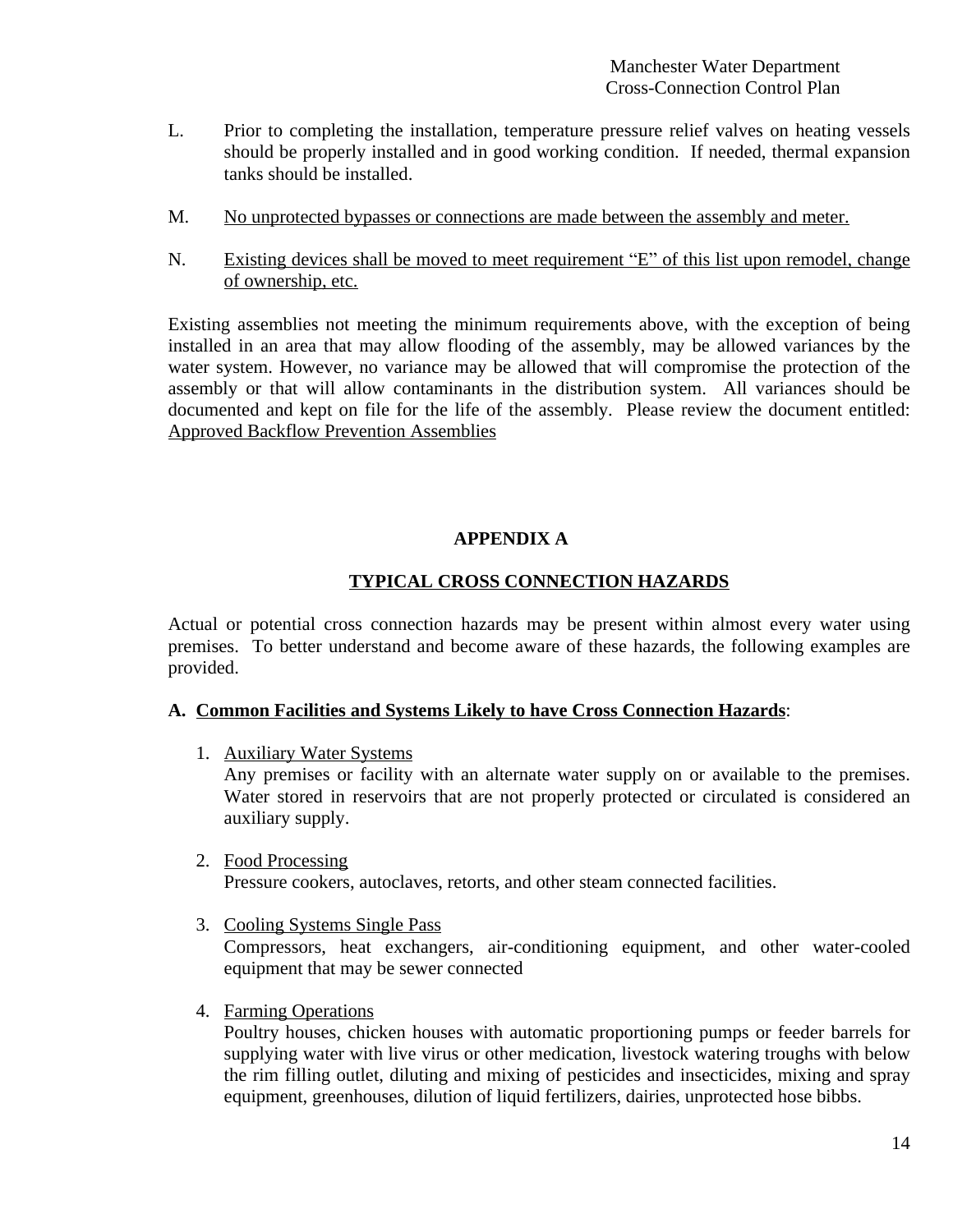5. Fire Protection Systems

Piping systems and storage reservoirs that may be treated for prevention of scale formation, corrosion, algae, or slime.

Piping systems that contain non-potable plumbing materials.

Booster pumps without suction pressure sustaining valves or low suction pressure cutoff switches.

Sprinkler systems filled with antifreeze solutions Piping systems filled with chemical compounds used in fighting fires.

Fire systems with an auxiliary source of supply or which are located within 1700 ft. of streams, lakes, ponds, reservoirs, or other non-potable waters that could be utilized in emergencies.

6. Film Processing

Automatic film processing machines, tanks, vats, and other facilities used in processing film.

7. Hydraulic Test Facilities

Hydraulic test equipment using pumps, rams, pressure cylinders, or other hydraulic principles, which may force liquids back into the public water system.

Piping systems, tanks, and other equipment where the public water system pressure is used directly and which may be subject to backpressure.

8. Industrial Piping Systems

Industrial piping systems containing chemicals, gases, cutting or hydraulic fluids, coolants, antifreeze, hydrocarbon products, glycerin, paraffin, caustic or acid solutions and other substances.

9. Industrial Systems – Chemical Contamination

Tanks, can and bottle washing machines, and piping systems where caustics, acids detergents, and other compounds are used in cleaning, sterilizing, and flushing.

10. Residential or Commercial lawn irrigation systems.

Irrigation systems equipped with pumps, injectors, pressurized tanks, or other facilities for injecting agricultural chemicals, such as, fungicides, pesticides, herbicides, and other toxic or objectionable substances, require immediate protection.

11. Laundry and Dyeing Facilities

Laundry machines having under rim or bottom inlets, dry cleaning equipment, solvent reclaim facilities.

Wash water storage tanks equipped with re-circulating pumps.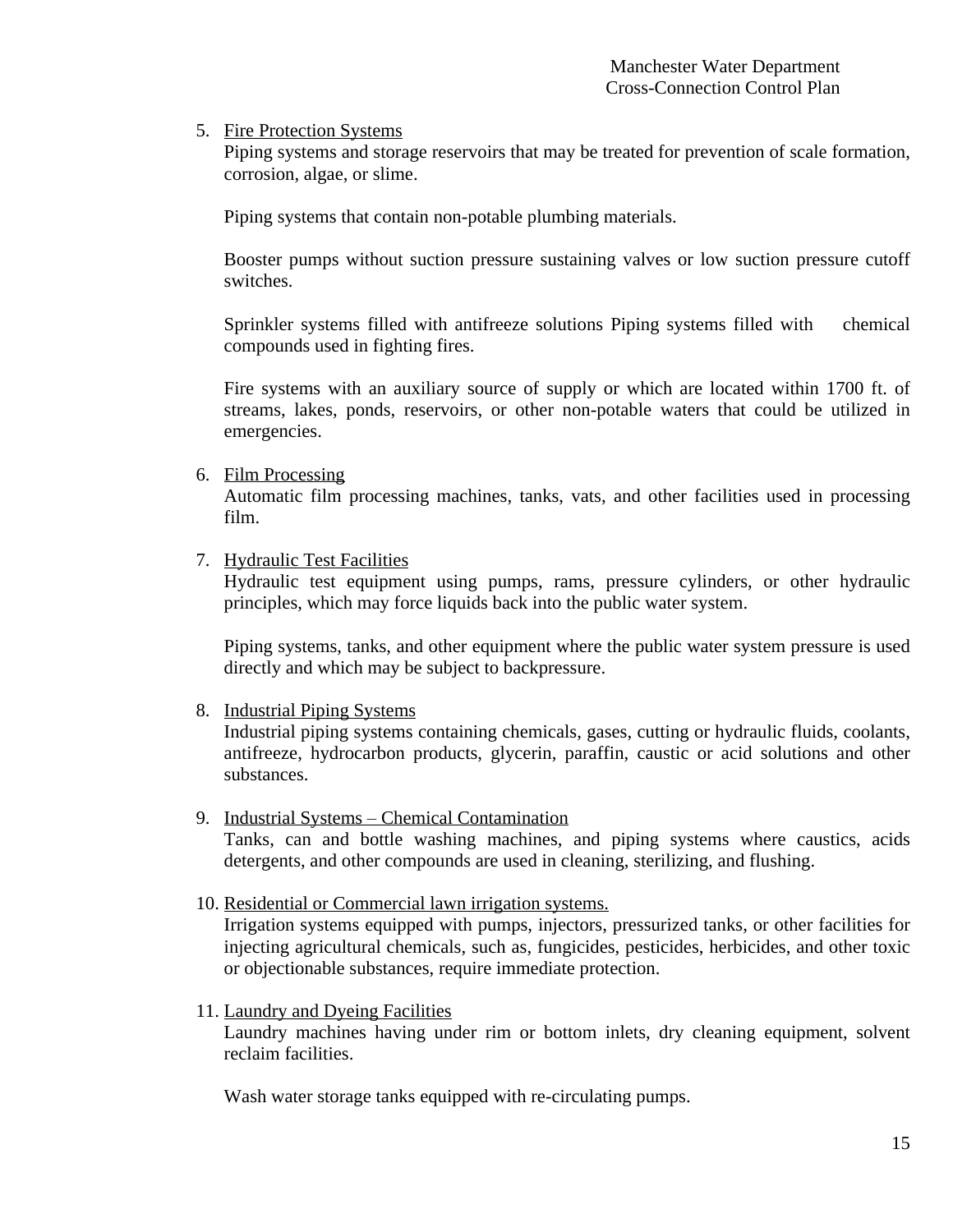Dye vats in which toxic chemicals and dyes are used.

Shrinking, bluing, and dyeing machines directly connected to re-circulating systems.

Boilers, steam lines, and heat exchangers.

12. Paper Processing

Pulp, bleaching, dyeing, and processing facilities that may be contaminated with toxic chemicals.

13. Petroleum Processing

Steam boilers, steam lines, mud pumps and mud tanks, oil well casing used for dampening gas pressures, dehydration tanks, oil and gas tanks in which hydraulic pressures are used to raise oil and gas levels, gas and oil lines used for testing, excavating, and slugging.

14. Plating Facilities

Plating facilities using highly toxic cyanides, heavy metals, such as, copper, cadmium, chrome, acids, and caustic solutions.

Plating solution filtering equipment with pumps and circulating lines.

Tanks, vats, or other vessels used in painting, descaling, anodizing, cleaning, stripping, oxidizing, etching, pickling, dipping, and rinsing operations and lines used for transferring fluids.

15. Storage Tanks, Cooling Towers, and Circulating Systems

Storage tanks, cooling towers, reservoirs, and circulatory systems contaminated with bird droppings, algae, slimes, or with water treatment compounds, such as copper, chromate, phenols, and mercury.

16. Sewerage Systems

Cross connections to sewage pumps for priming, water seal lubrication, cleaning, flushing, or unclogging.

Water-operated sewage pump ejectors.

Sewer lines used for disposing of filter or softener backwash, water from cooling systems, or for providing a quick drain for building lines and lines used for flushing or blowing out obstructions in sewer lines.

17. Steam Generation Facilities

Steam generating facilities and lines which may be contaminated with boiler compounds, heat exchangers, single wall steam heated water heating equipment.

18. Hospital-Medical Facilities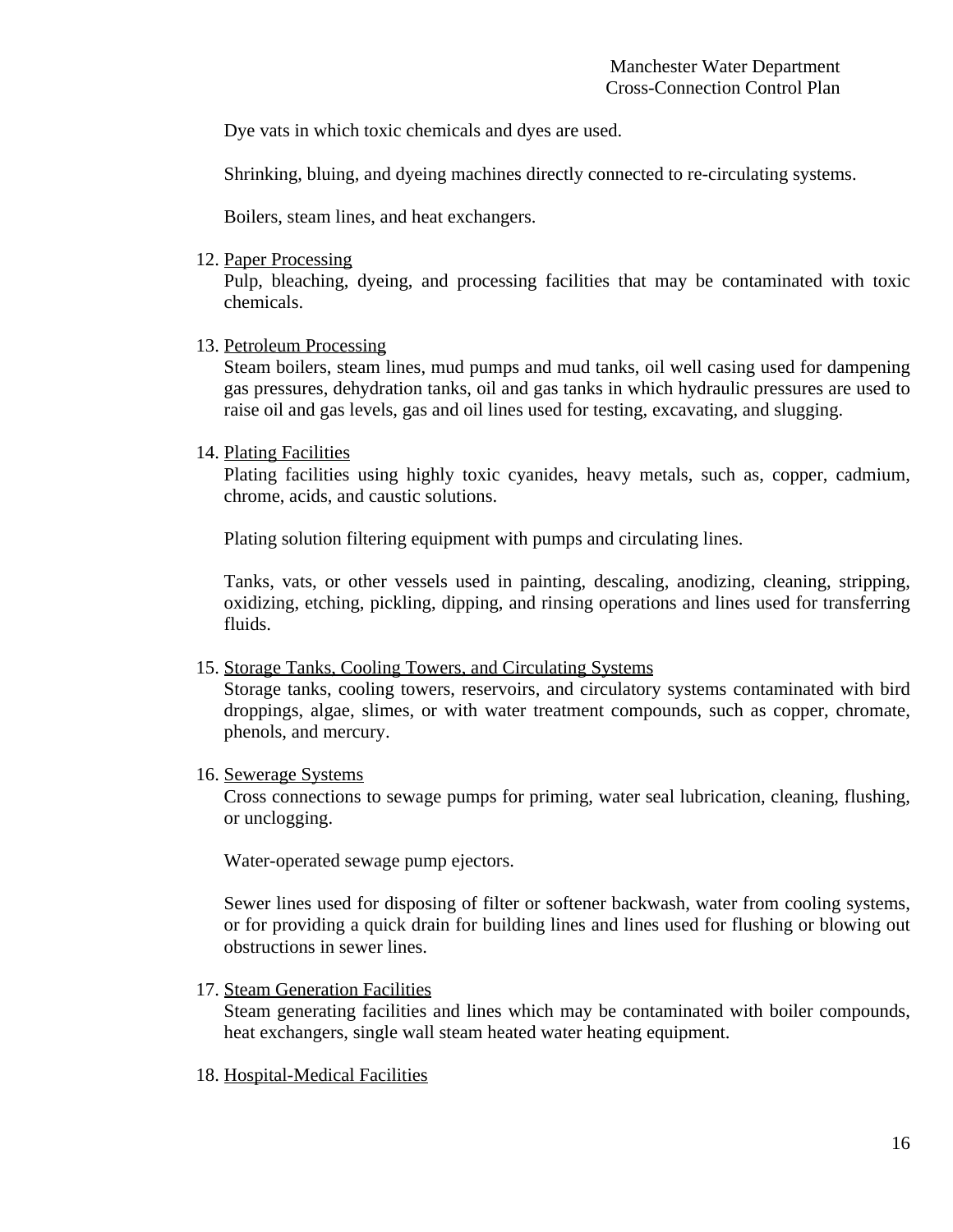Unprotected connections to bedpan washers, hydrotherapy tubs, toilets, urinals, autopsy and mortuary equipment, aspirators, x-ray and photo processing equipment, vacuum pump seals.

Unprotected connections to laboratory equipment which may be chemically or bacteriologically contaminated, such as, steam sterilizes, autoclaves, specimen tanks, and pipette washers.

# **B. Equipment posing significant risk of creating cross-connections.**

Establishments with equipment list will normally require premise isolation with a Reduced Pressure Principle Assembly or Double Check Valve Assembly depending on hazard unless otherwise found to have an appropriate air gap.

Many devices or equipment below may be designed and constructed with approved air gaps that would adequately protect the water system. However, the cross-connection control inspector should consider and make judgments on the amount risk that the establishment poses to the distribution and not solely on the presence or absence of the devices, situations, or equipment listed below.

The following is an incomplete list of equipment normally requiring backflow prevention assemblies, it is to be noted that any connection with piping, equipment, or devices that contain or may contain substances that are pollutants or contaminants will require premises isolation.

Air-conditioning systems (using water for processing) Aspirators Air lines Autoclaves and sterilizers Auxiliary systems Baptismal tanks Bathtubs (Hard Piped) Bedpan washers Bidets Booster pumps Brine tanks, softeners **Boilers** Car wash equipment Chemical feeders Chillers Chlorination equipment Coffee urns Commercial cookers **Condensers Compressors** Cooling systems Cooling towers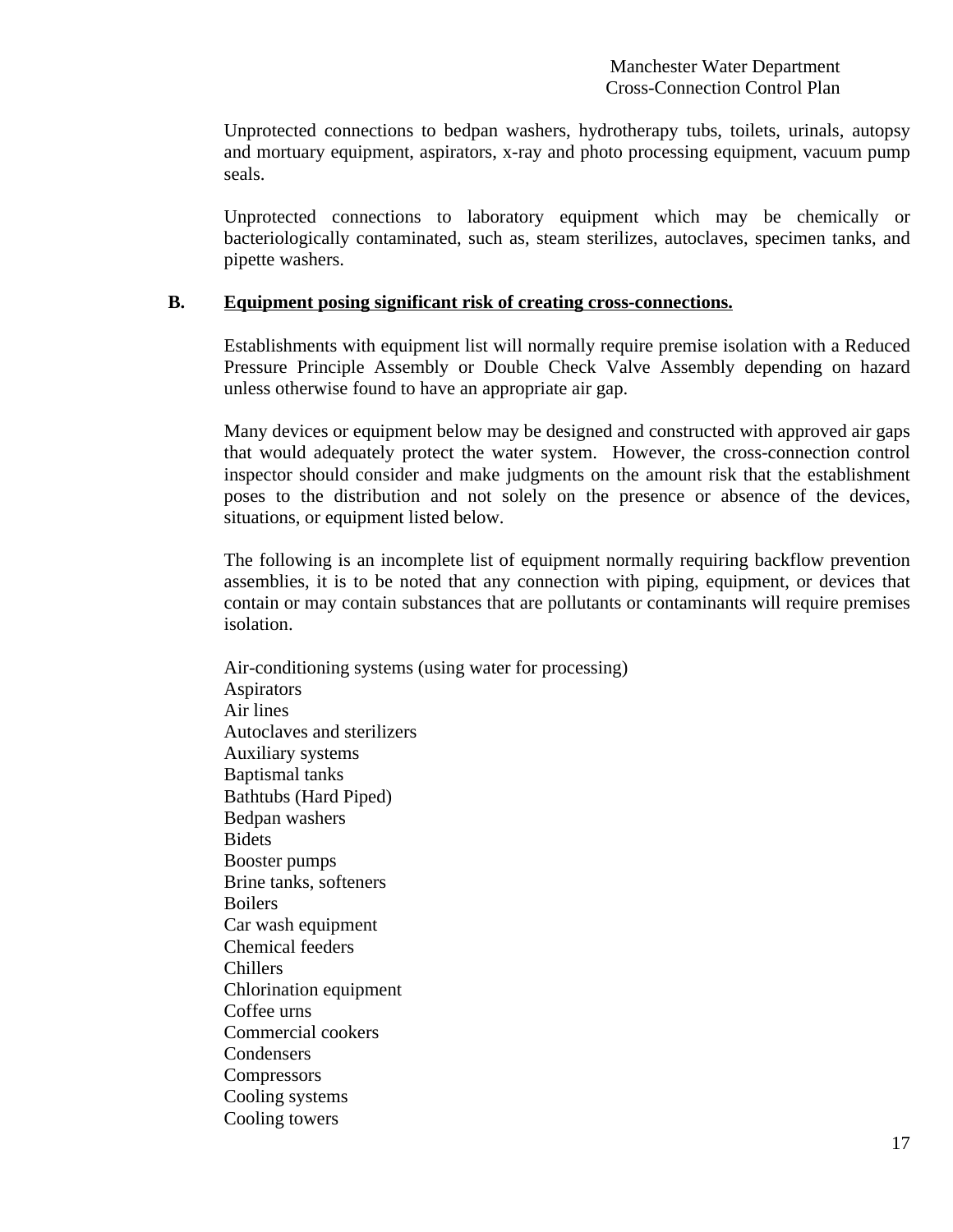Culture vats Cuspidor, dental Developing equipment Dishwashers Display fountains Drinking fountains Ejectors, steam or water **Extractors** Fire protection systems, standpipes, sprinkler systems and drain lines Fish tanks, ponds Floor drains Food mixing tanks Frost-free toilets, hydrants, and fountains Garbage grinders Garbage can washers Garden sprayers Heat exchangers Humidity controls Hydraulic equipment Hydraulic insecticide or fertilizer applicators Hydraulic lifts Ice makers Irrigation systems, lawn sprinklers Kitchen equipment Laboratory equipment Laundry equipment Lavatories Lawn sprinklers Liquid handling systems Lubrication, pump bearings Medical equipment Pest control equipment Photo laboratory sinks Potato peelers Pressure cookers Process water circulation systems Pump, priming systems Sewer flush tanks Shampoo sinks, basins Showers, telephone type shower heads Sinks, slop sinks Soda fountains Solar water and space heating equipment Steam boilers Steam tables Stop and waste vales Swimming pools, ponds, fountains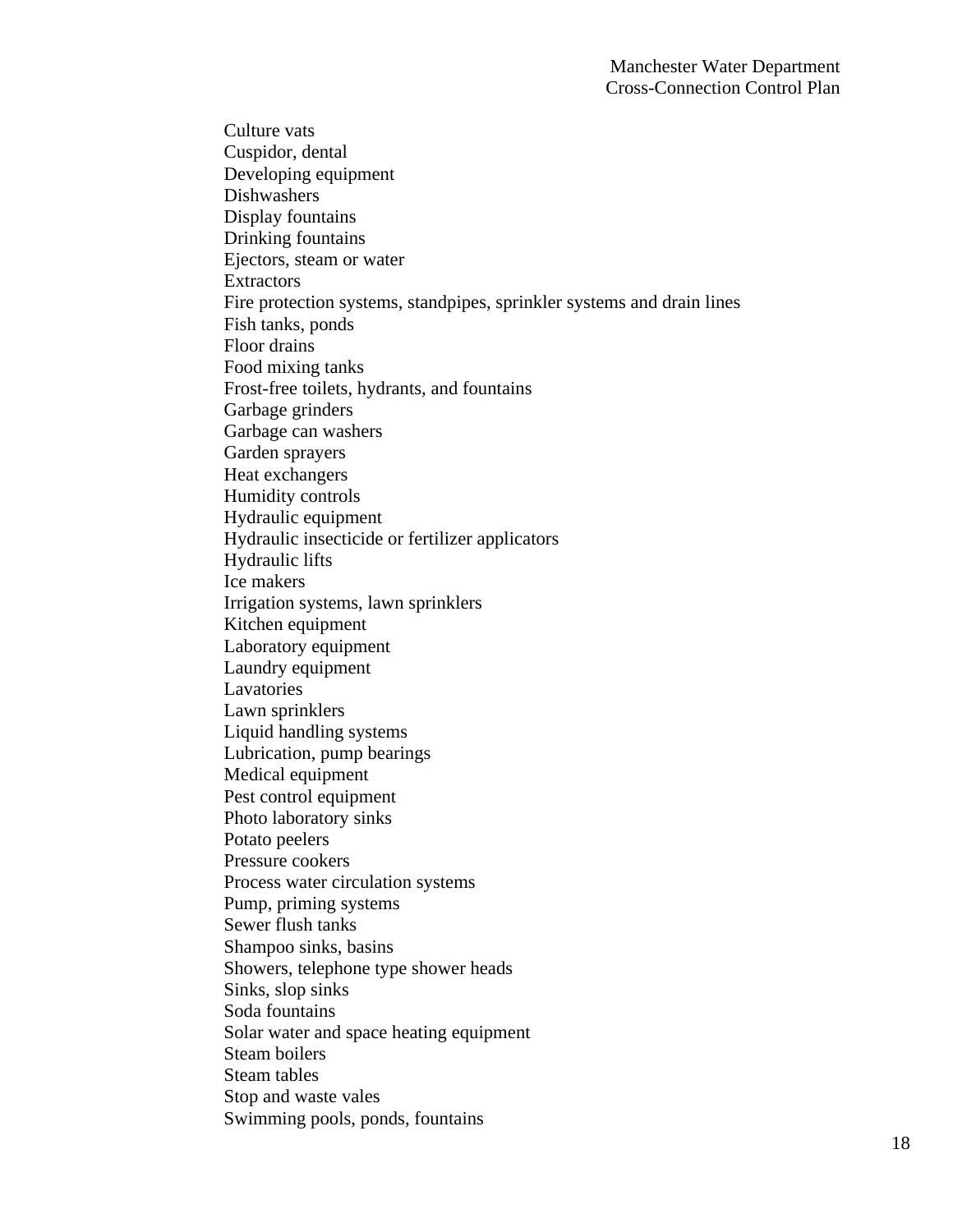Tank and vats Therapeutic tanks,spas, and hot tubs Threaded hose bibbs Toilets, flushometer, flush tank, ballcock, flush valve siphon jet Vegetable peelers Vacuum systems Urinals (siphon set blowout) Vacuum systems (water operated with water seals) Water treatment devices Water troughs Water-using mechanical equipment Water Jacketed tanks, vats, cookers

# **C. Premises, facilities or establishments that pose a significant risk of cross-connection** –

Reduced Pressure Backflow Prevention Assemblies required for premises isolation

Agricultural processing facilities Aircraft and missile plants Amusement parks Animal hospitals and clinics Automotive plants Auxiliary water systems Autopsy facilities Beverage bottling plants Breweries Buildings (multistory) – hotels, apartment houses, public and private buildings, or structures having unprotected cross connections Campgrounds Canneries Car washes Chemical plants – manufacturing, processing, compounding, treatment, packing, storage Chemically contaminated water systems Civil works Clinics Cold storage plants Dairies, creameries Dry cleaners Dental buildings Dye works Extermination Companies Fertilizer plants Fertilizer (liquid) and spray distributors Film laboratories Fire sprinkler systems Funeral homes Hospitals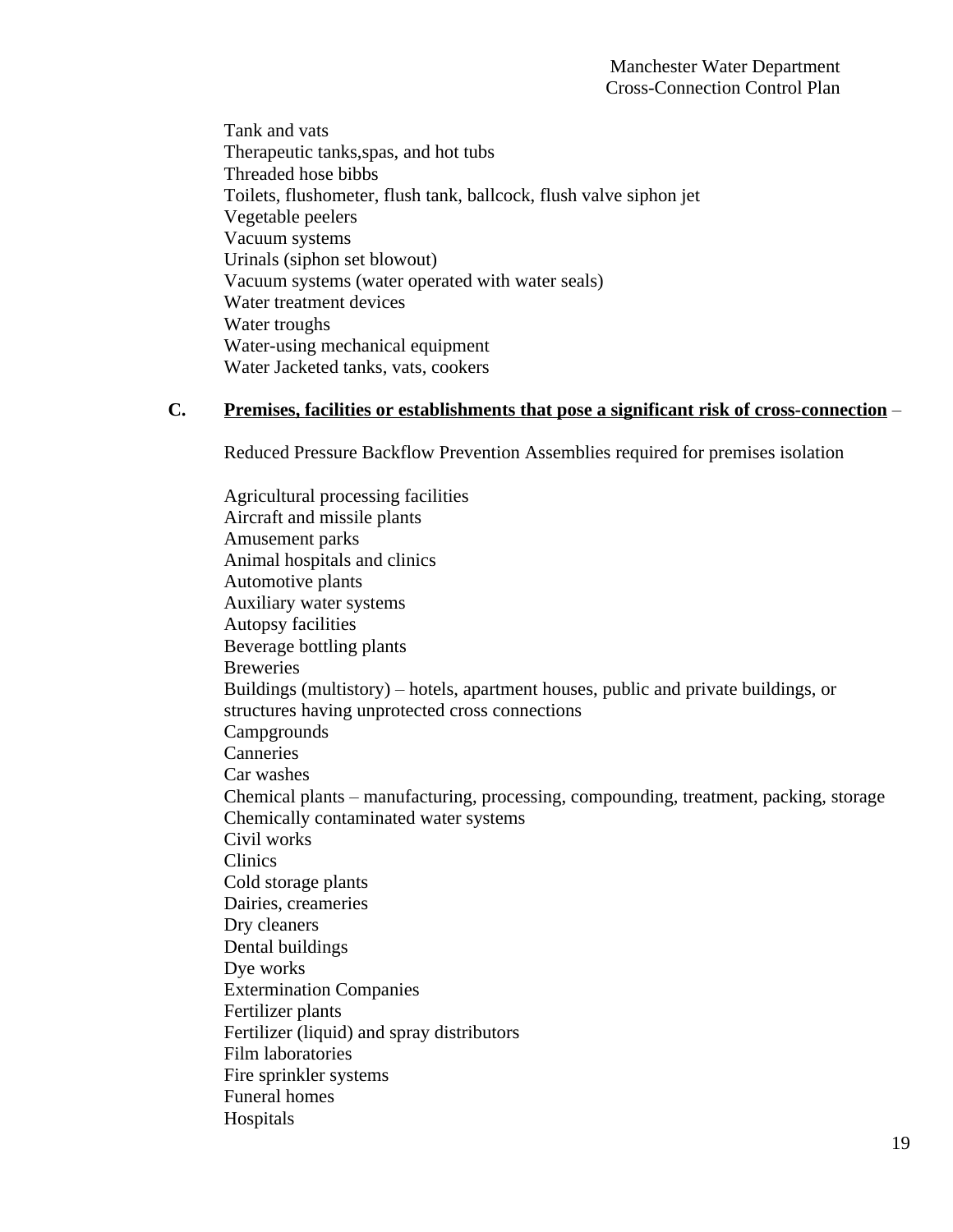Laboratories Laundries and dye works Lawn irrigation systems Medical buildings Metal manufacturing, cleaning, processing, and fabricating plant **Mortuaries** Morgues Motion picture studio Nursing home or convalescent homes Greenhouses, plant nurseries Oil and gas production, storage, or transmission facilities Oil refineries Packing houses Paper and paper product plants Plating plants Power plants Private wells Radioactive materials or substances – plants or facilities that process or use radioactive materials Reduction plants Restricted, classified, or other closed facilities Rubber plants Sand and gravel plants Schools and colleges Sewage pumping stations Storm water pumping stations Hard plumbed swimming pools, ponds, and fountains Tanneries of all kinds Therapeutic tanks, spas, and hot tubs Vegetable and food processing facilities Waterfront facilities and industries Water treatment plants Wastewater treatment plants Water using recreational facilities (swimming pools, water slides)

### **D**. **Other situations or conditions that pose a significant risk of contamination:**

- 1. The degree of hazard involved.
- 2. The likelihood of frequent and/or unapproved plumbing changes.
- 3. The probability of frequent modification of water using equipment.
- 4. The complexity of the internal piping system.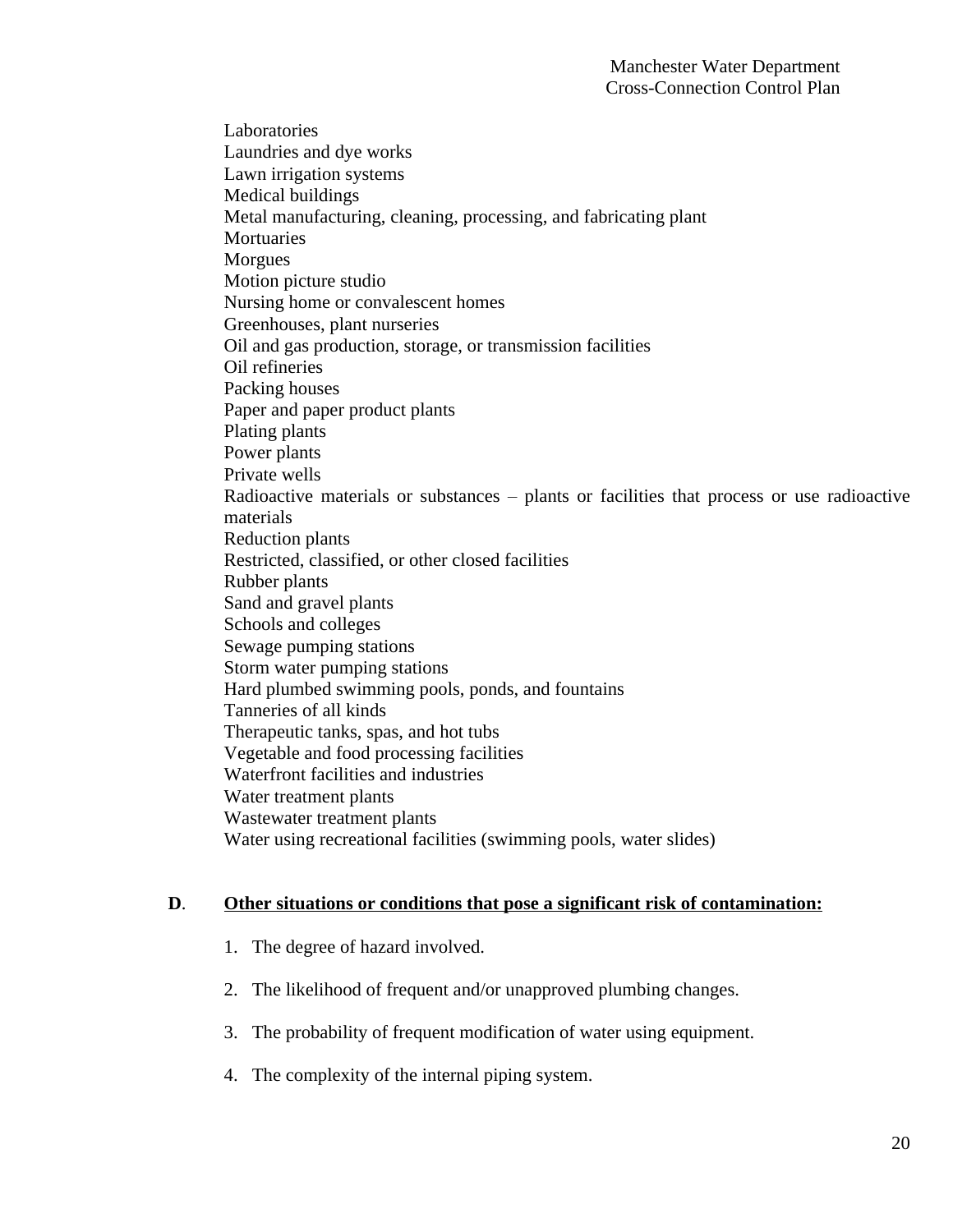- 5. The difficulty in making frequent inspections to verify that the internal protection provided is being adequately maintained.
- 6. The likelihood of protective assemblies being rendered ineffective.
- 7. The ease of access to premises.
- 8. The time necessary to inspect all water outlets not protected by a backflow prevention assembly.
- 9. The time needed to inspect the facility at least annually to determine if new cross connections have been created.

# **Water System Cross-Connection Survey Residential**

| 1. Occupancy: ______Own ________Rent                                              |  |                                                               |                                                                                               |  |
|-----------------------------------------------------------------------------------|--|---------------------------------------------------------------|-----------------------------------------------------------------------------------------------|--|
|                                                                                   |  | 2. Meter serves: Homes How Many?_____                         |                                                                                               |  |
|                                                                                   |  | Buildings How Many?                                           |                                                                                               |  |
|                                                                                   |  | 3. Do you have? (Please Check all that apply):                |                                                                                               |  |
|                                                                                   |  |                                                               |                                                                                               |  |
|                                                                                   |  |                                                               |                                                                                               |  |
|                                                                                   |  | Underground Sprinkler System_____                             | Darkroom Equipment                                                                            |  |
|                                                                                   |  |                                                               |                                                                                               |  |
|                                                                                   |  | Insecticide Sprayers (That attach to garden hose also)_______ |                                                                                               |  |
| Utility sink w/threaded faucet____                                                |  |                                                               |                                                                                               |  |
|                                                                                   |  |                                                               | Wood burning hot water heater____Ghost pipes (unidentified)_____                              |  |
|                                                                                   |  |                                                               |                                                                                               |  |
| 5. Do you have a water softener or any extra water treatment system? Yes___No____ |  |                                                               |                                                                                               |  |
| 6. Do you have an auxiliary water supply on your premises? Yes____No_____         |  |                                                               |                                                                                               |  |
|                                                                                   |  |                                                               | 7. Do you have livestock and use a water trough or water system connected to by public water? |  |
| Yes No                                                                            |  |                                                               |                                                                                               |  |
|                                                                                   |  |                                                               | 8. Is your home or building elevated above your water meter? Yes____No____                    |  |
|                                                                                   |  |                                                               | 9. Does a creek, river, or spring water run near or on your property? Yes _____No_____        |  |
|                                                                                   |  |                                                               | 10. Do you have a booster pump, well pump, or any other type water pump? Yes_____No_____      |  |
|                                                                                   |  |                                                               | 11. Do you receive irrigation water from a different source? Yes____No____                    |  |
|                                                                                   |  |                                                               | 12. Do you have a backflow protection device on your property now? Yes____No____              |  |
|                                                                                   |  |                                                               | 13. Do you have any situation that you are aware of that could create a cross-connection?     |  |
| $Yes$ No $N$ o                                                                    |  |                                                               |                                                                                               |  |
|                                                                                   |  |                                                               |                                                                                               |  |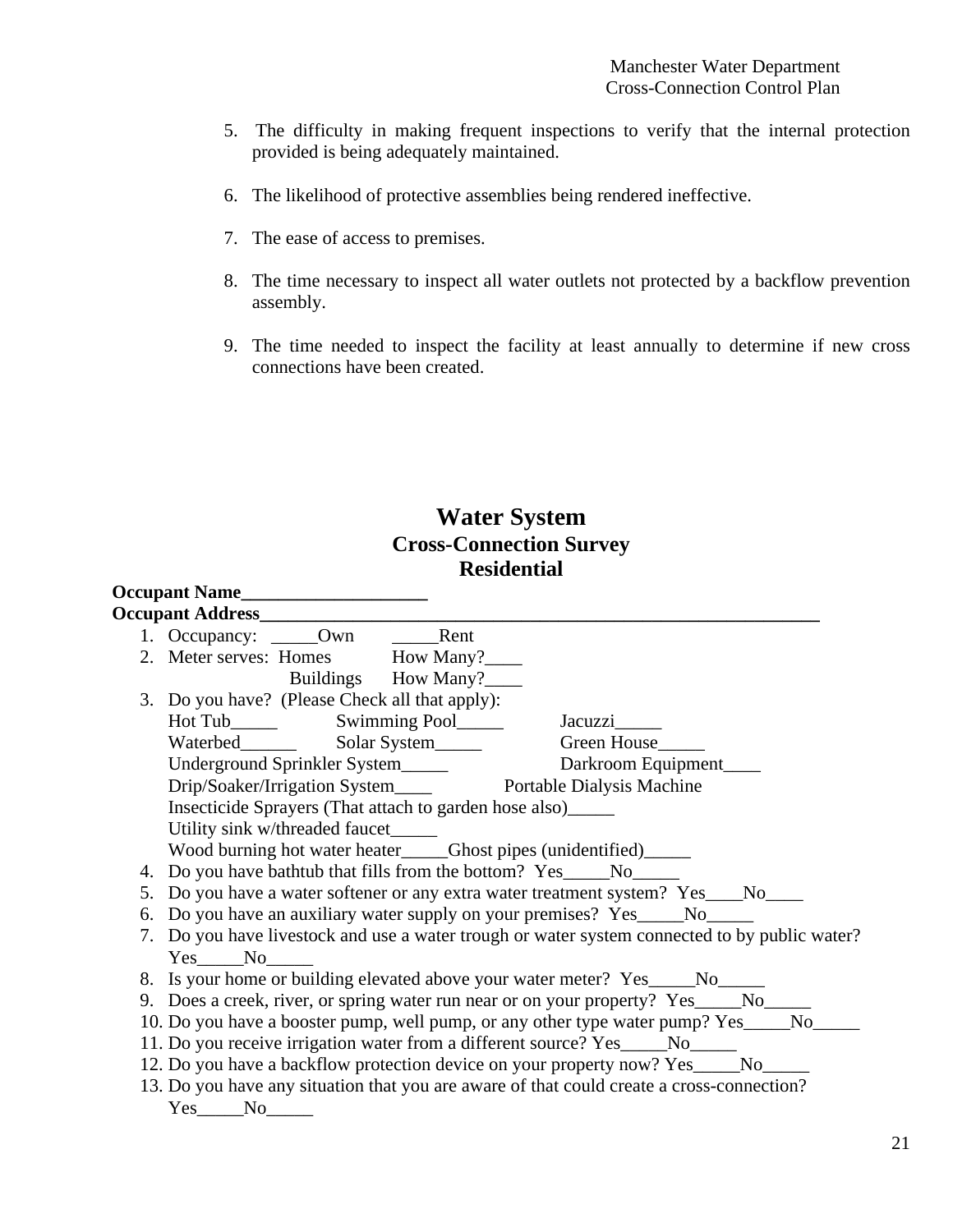14. Do you have any other water-using equipment on your property not mentioned above? Yes No

\_\_\_\_\_\_\_\_\_\_\_\_\_\_\_\_\_\_\_\_\_\_\_\_\_\_\_\_\_\_\_\_\_\_\_\_\_\_\_\_\_\_\_\_\_\_\_\_\_\_\_\_\_\_\_\_\_\_\_\_\_\_\_\_\_\_\_\_\_\_\_\_\_\_\_\_\_

\_\_\_\_\_\_\_\_\_\_\_\_\_\_\_\_\_\_ \_\_\_\_\_\_\_\_\_\_\_\_\_\_\_\_\_\_\_\_\_

\_\_\_\_\_\_\_\_\_\_\_\_\_\_\_\_\_\_\_\_\_

If yes, please list below:

Print Name Phone #

Signature Date

**Please notify this office if any of the above conditions change.**

# **State Guidance for Approved Backflow Prevention Assemblies**

All assemblies, used to protect the public water supply, must be approved by the Division of Water Supply. New installation and replacement assemblies required by a public water system must be included on the latest listing of the Approved List maintained by the Division of Water Supply. A backflow prevention device will qualify as an assembly, if it is consistent with the following definitions:

# **DOUBLE CHECK-DETECTOR CHECK VALVE ASSEMBLY (DCDA)**

A specially designed unit composed of a line size approved double check valve assembly with a specific bypass line equipped with a small water meter and a ¾ inch approved double check valve assembly. The meter shall register accurately for only very low rates of flow and shall show a registration for all rates of flow. The meter will detect small leakage or theft of water for unmetered fire lines. This assembly is designed for fire service lines and is recommended for unmetered fire lines. This assembly is designed to protect against a low hazard or pollutant.

# **DOUBLE CHECK VALVE ASSEMBLY (DCVA)**

An assembly composed of two independently acting, approved check valves, including tightly closing shutoff valves located at each end of the assembly and fitted with properly located test cocks. This assembly is designed to protect against a low hazard or pollutant.

# **REDUCED PRESSURE PRINCIPLE BACKFLOW PREVENTION ASSEMBLY (RPBP)**

An assembly containing two independently acting approved check valves together with a hydraulically operating, mechanically independent pressure differential relief valve located between the check valves and at the same time below the first check valve. The unit shall include properly located test cocks and tightly closing shutoff valves at each end of the assembly. This assembly is designed to protect against a health hazard (i.e. contaminant).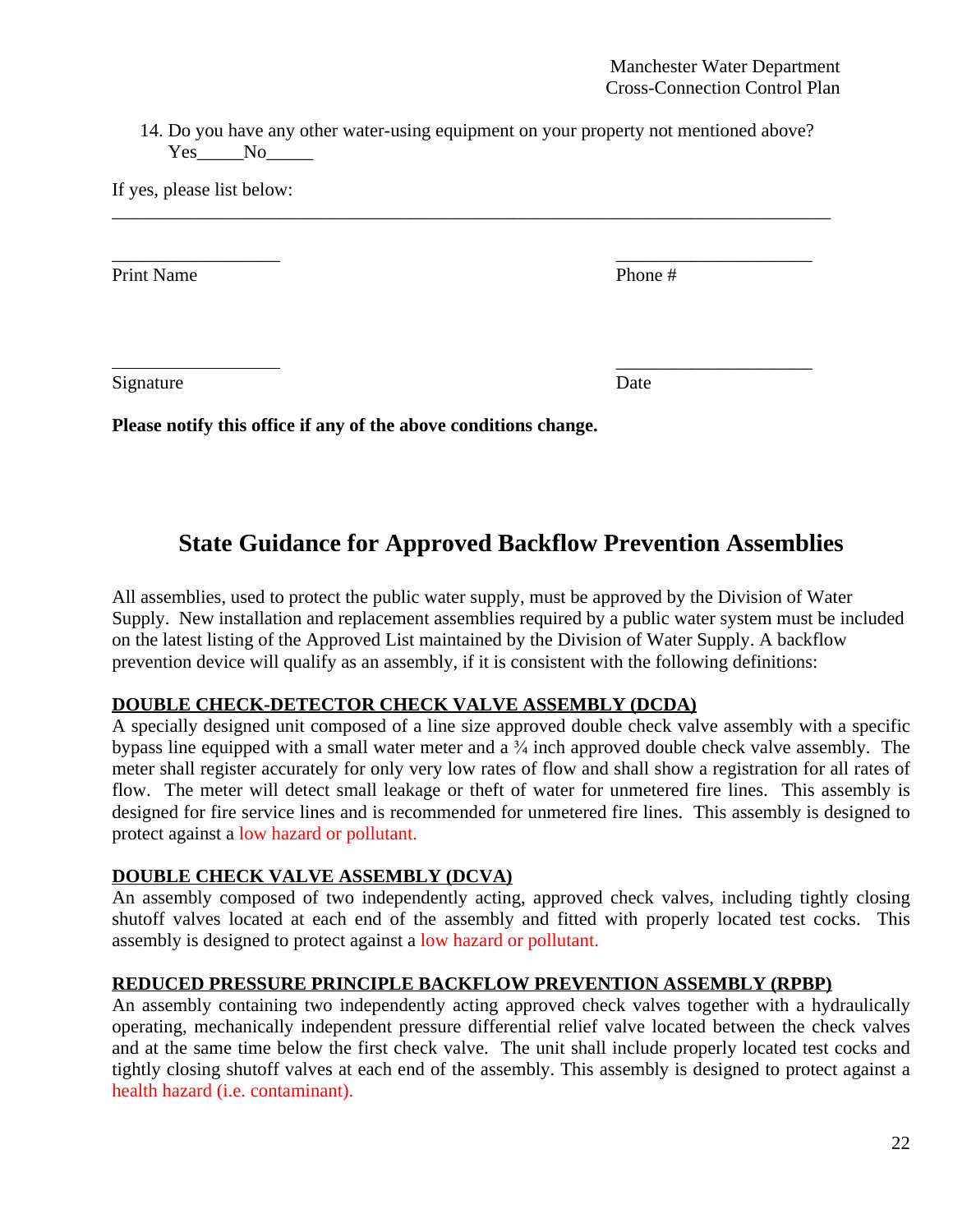# **REDUCED PRESSURE PRINCIPLE-DETECTOR BACKFLOW PREVENTION ASSEMBLY (RPDA)**

A specially designed assembly composed of a line-size approved pressure principle backflow prevention assembly with a bypass containing a specific water meter and an approved reduced pressure principle backflow prevention assembly. The meter shall register accurately for only very low rates of flow up to 3 gpm and shall show a registration for all rates of flow. This assembly shall be used to protect against a non-health hazard or a health hazard. The RPDA is primarily used on fire sprinkler systems. This assembly is designed to protect against a health hazard (i.e. contaminant).

The following assemblies will meet recommendations and requirement for protection of the water system:

- **1. Reduced Pressure Principle Assembly**
- **2. Reduced Pressure Principle Detector Assembly**
- **3. Double Check Valve Assembly\***
- **4. Double Check Valve Detector Assembly\***
- Double Check Valve Assemblies and Double Check Valve Detector Assemblies are permissible on non-chemical fire lines Class 1-3 only. Use of these assemblies is at discretion of the water purveyor.

Atmospheric Vacuum Breakers, Pressure Vacuum Breakers, and Spill-Resistant Pressure Vacuum

Breakers are not approved by the Division of Water Supply for premise isolation.

# **Existing Assemblies not on Approved List**

Assemblies not listed on the Approved List may be accepted by the Division of Water Supply as an approved assembly under very strict guidelines. The water purveyor may elect, at their discretion, to accept only assemblies listed on the Approved List in order to establish the utmost confidence in backflow protection and prevention.

The Division of Water Supply highly recommends the use of assemblies listed only on the Approved List. Approval of assemblies not listed on the Approved List will be considered on a case-by case basis by the water system with fulfillment of these requirements:

- 1. Approved Ordinance and Ordinance of water purveyor at the time of installation did not address or require assemblies from Approved List. Ordinance or ordinance must be amended and approved, if needed, to allow unapproved existing assemblies that meet the following requirements.
- 2. Assembly must meet all installation criteria required by the water provider.
- 3. Must meet the definition of assembly and is annually tested. The assembly must be deemed **Passed** to remain as an acceptable and approved backflow prevention assembly for the protection of the water system.
- 4. Installation, operation, and maintenance of the assembly will provide adequate protection against backflow.
- 5. Assembly must be repaired using manufacturer-specified parts in accordance to procedures outlined by manufacturer.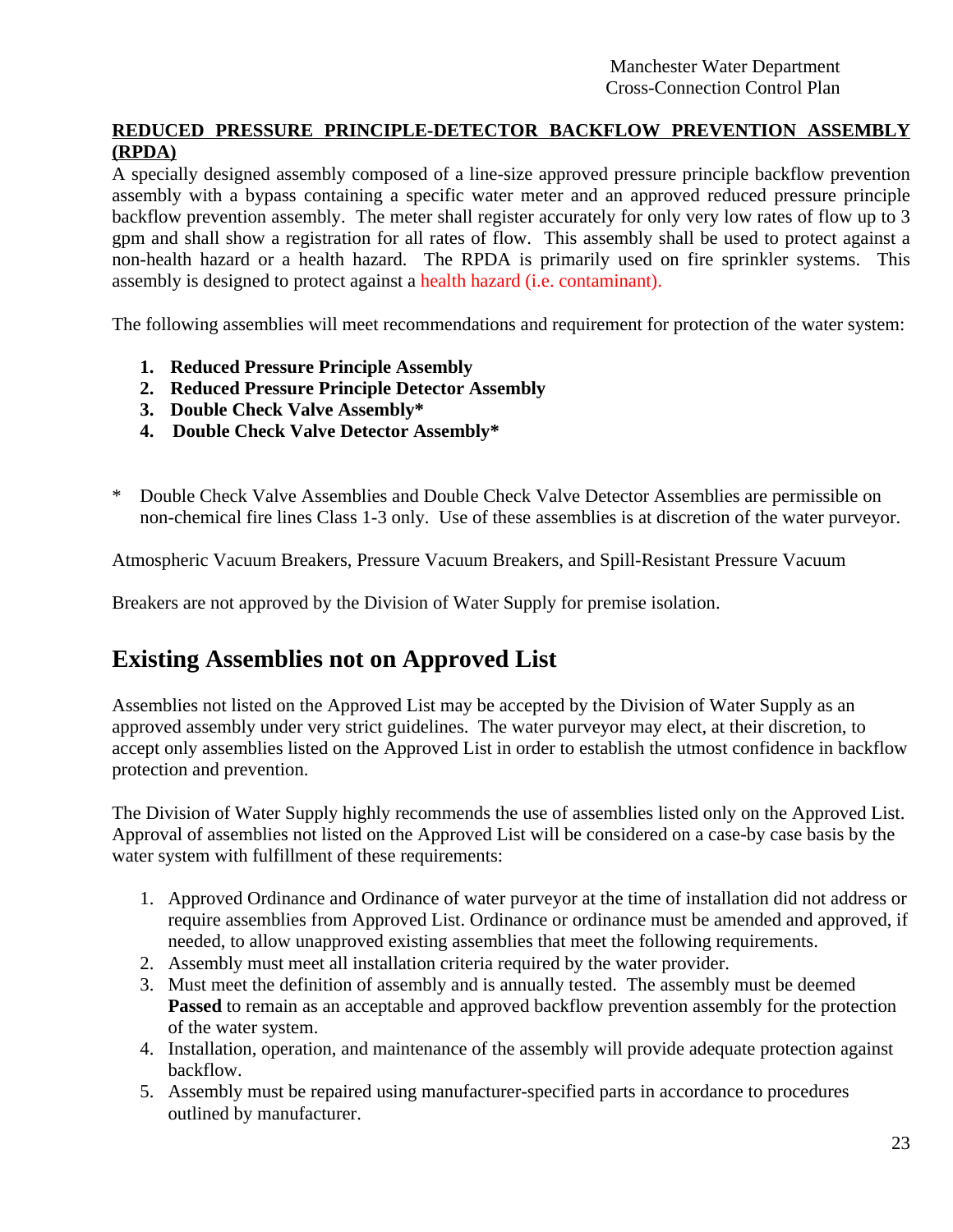- 6. A written plan must be reported by the water provider concerning the assembly not shown on the latest Approved List. The plan will specify all conditions and information concerning the assembly including manufacturer, model, serial number, installation, repair information (if available), time line of replacement (depending on type of hazard and risk of contamination) if assembly cannot be repaired in accordance with manufacturer procedures. All plans and worksheets must be completed and kept on file by the water system.
- 7. If assembly cannot be repaired according to the manufacturer-specified procedures, it must be replaced with an assembly listed on the latest Approved List. The replacement assembly will be installed, operated, and maintained in accordance to the approved ordinance/ordinance of the water purveyor.

# **State Guidance for Backflow Prevention Assembly Performance Evaluations**

Performance evaluations are needed to demonstrate that all parts of the assemblies are performing as designed and as approved.

- 1. Performance evaluations must be performed on every assembly at least annually.
- 2. Each backflow prevention assembly must be deemed **Passed** to remain approved and acceptable protection for the public water system.

**Passed:** The status of a backflow prevention assembly determined by a performance evaluation in which the assembly meets all minimum standards set forth by the approved testing procedure.

### **Reduced Pressure Principle Assembly:**

- a. Relief Valve must be have an opening point of 2.0 psid or greater
- b. Backpressure on Check Valve #2 must hold tight.
- c. Static Pressure Drop across Check Valve #1 must be 3.0 psid or greater than relief valve opening point.
- d. Shutoff Valve #2 must hold tight.
- e. Static Pressure Drop across Check Valve #2 must be 1.0 psid or greater.

### **Double Check Valve Assembly:**

- a. Static Pressure Drop across Check Valve #1 must be 1.0 psid or greater.
- b. Backpressure on Check Valve #2 must hold tight.
- c. Shutoff Valve #2 must hold tight.
- d. Static Pressure Drop across Check Valve #2 must be 1.0 psid or greater.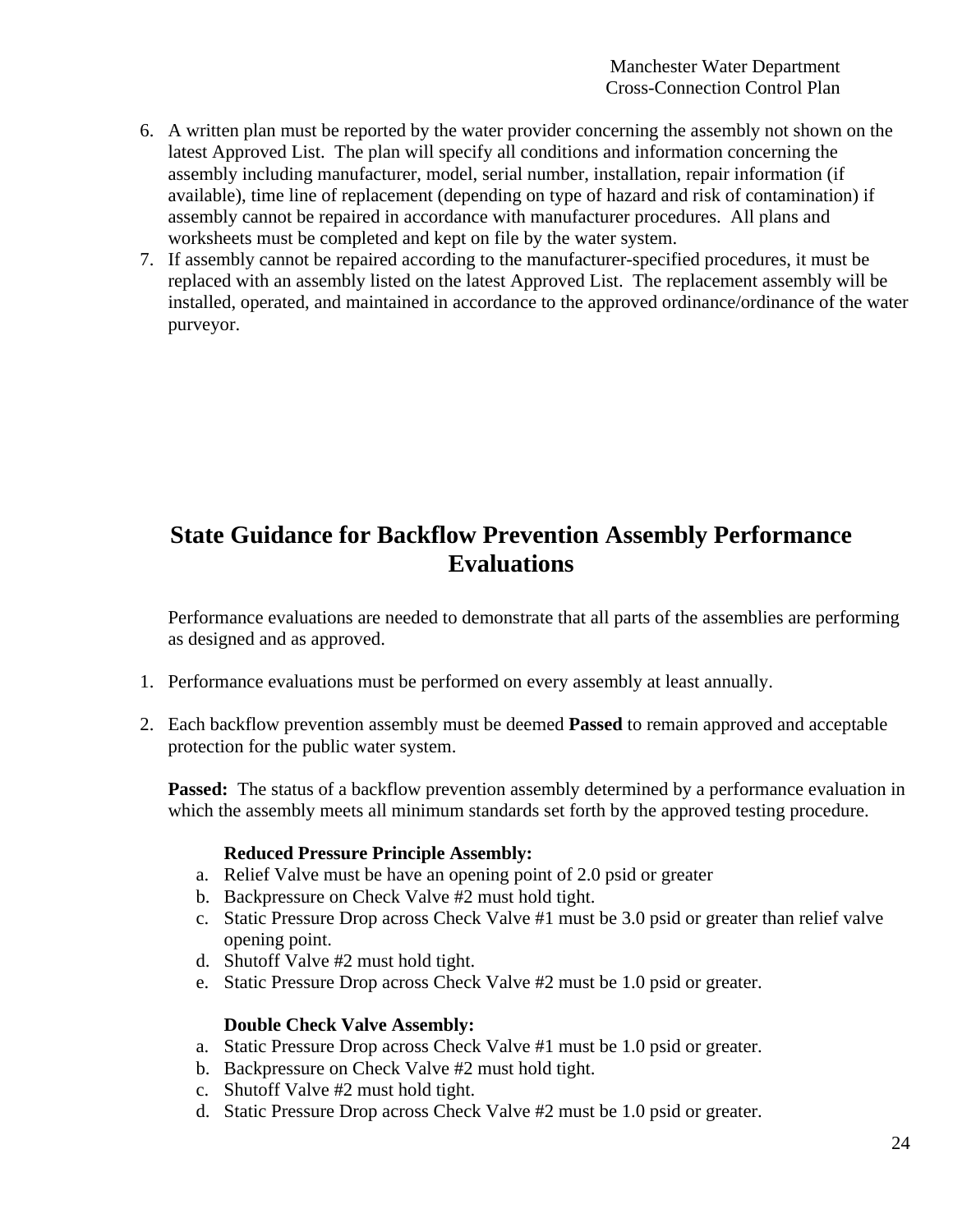- 3. The Backflow Prevention Assembly Tester must have, at minimum, a valid Certificate of Competency in Testing and Evaluation Backflow Prevention Assemblies and a valid test kit certification by a manufacturer-approved entity.
- 4. Backflow Prevention Assembly Testers must test and evaluate according to the latest Division of Water Supply's approved procedures.
- 5. Test kits must be certified annually and the water provider and tester must show proof of certification from manufacturer-approved entities.
- 6. Proof of annual test kit certification and Certificate of Competency must be current and kept on file for each tester by water provider for five years.
- 7. Test reports must be completely and accurately documented and the appropriate evaluation determined from testing procedure.
- 8. All correspondence and documentation pertaining to each backflow prevention assembly will be kept on file by the water provider for at least five years. This includes, but not limited to, test reports, repair reports and installation records.
- 9. Each location requiring an assembly will have a documented backflow prevention assembly, if the assembly at the address cannot be identified or is not the correct assembly, the water provider will be notified.
- 10. Every assembly must pass each part of the Performance Evaluation. If any test does not meet the minimum requirements set forth in the testing procedure, the assembly is deemed **Failed**. If conditions around the assembly do not allow the assembly to be tested, the assembly fails the assembly performance evaluation. (Examples would include assembly is submerged, test cocks missing or plugged, relief valve continually discharging)

**Failed:** The status of a backflow prevention assembly determined by a performance evaluation based on the failure to meet all minimum standards set forth by the approved testing procedure.

- 11. Assemblies must be tested when installed and after every repair. Backflow prevention assemblies on lawn irrigation systems must be tested when assemblies are placed in service. If lawn irrigation backflow assemblies are taken out of service to winterize the system, upon startup of the system, the assemblies must be retested.
- 12. Water systems may elect to place additional requirements on assembly testers as long as there is no conflict with State statute or regulation.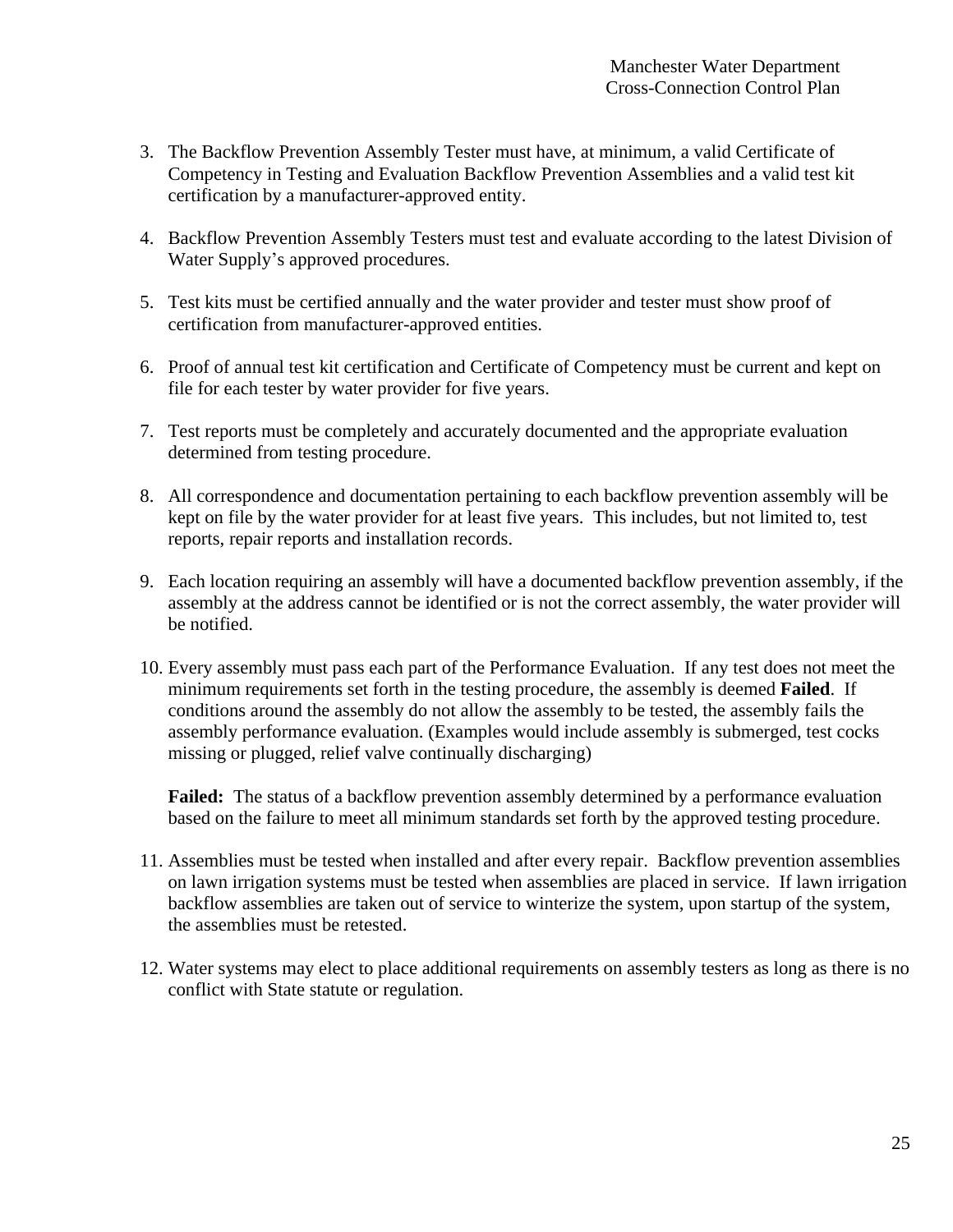# **State Guidance for Certificate of Competency for Testing and Evaluating Backflow Prevention Assemblies**

The information listed below is guidance concerning Certificate of Competencies:

- o Anyone testing backflow prevention assemblies for the purposes outlined in the water system's Cross-Connection Control Ordinance or Ordinance must have a **valid** Certificate of Competency in Testing and Evaluation of Backflow Prevention Assemblies issued by the Division of Water Supply.
- o A valid certificate is defined as a Certificate (Basic or Renewal) issued by the state of Tennessee that has not surpassed the three-year time limit from issuance. After certificates have been granted by the State of Tennessee, a Certificate No. is assigned to the applicant. Certificates are valid for three (3) years after certificates are granted. All Certificates are no longer valid, if the Renewal Certificate is not attained within three (3) years from the date the certificate was issued. A 1 year grace period is allowed to attend the renewal class however, the person must not be allowed to test after the 3 year expiration.
- o The applicant must complete and satisfy all requirements set forth by the Division of Water Supply to attain and renew the Certificate of Competency.
- o Applicant must successfully complete a State-approved Basic Cross-Connection Control training session, written exam, and practical exam to attain an initial Certificate of Competency. The student must successfully complete a State-approved Renewal Cross-Connection Control training session and practical exam to renew the Certificate of Competency.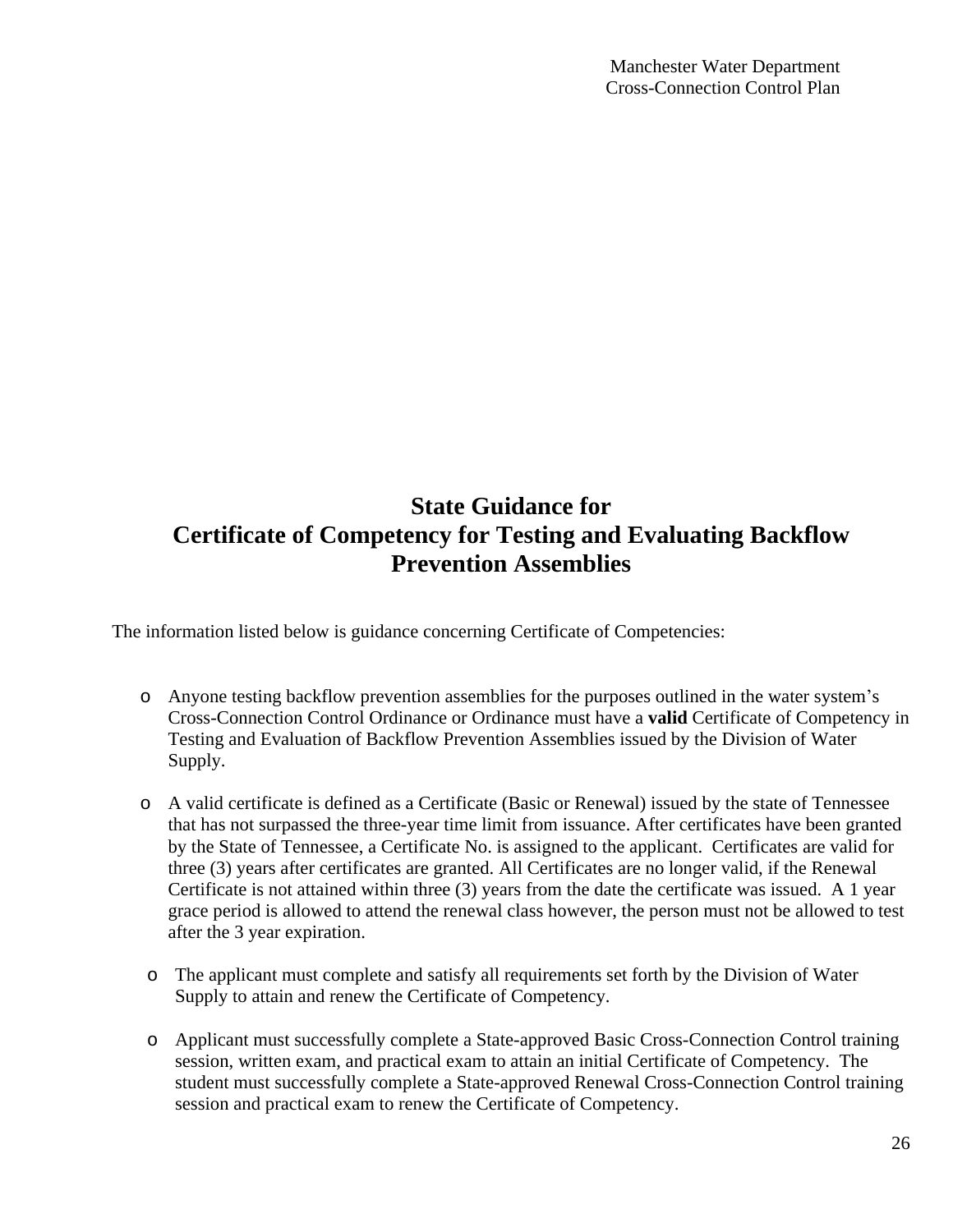- o Certificate of Competency must be valid in order to perform assembly evaluations.
- o In order to renew the Certificate of Competency, a Renewal Course and Exam must be taken within three years after the issuance date to remain valid.
- o If the Certificate of Competency is not renewed three years after issuance, the certificate is no longer valid, but does not expire.
- o A one year grace period to renew the Certificate of Competency is allowed once the three year time limit has passed.
- o Water providers will not accept a test report from a tester whose certificate is in the grace period or has expired.
- o If the tester does not renew during the one year grace period, the certificate expires and the tester must take the Basic Course and Basic Exam in order to attain the Certificate of Competency.
- o The Certificate of Competency is not transferable and no one may work "under" the certificate.
- o A Plumber Certificate in Testing and Evaluating Backflow Prevention Devices issued by Division of Water Supply cannot be substituted and will not be accepted in place of the Certificate of Competency.
- o Certificates of Competency in Testing and Evaluation of Backflow Prevention Assemblies from other states or entities will only be accepted if approved by the Division of Water Supply. No entities or states presently have an approved Certificate of Competency.
- o Water providers may elect to impose additional restrictions on testers within their systems, as long as the State's statutes, regulations, and policies are met.

### **Minimum Requirements in Ordinance/Ordinance:**

Anyone testing backflow prevention assemblies for the purposes outlined in the water system's Cross-Connection Control Ordinance or Ordinance must possess a **valid** Certificate of Competency in Testing and Evaluation of Backflow Prevention Assemblies issued only by the Division of Water Supply.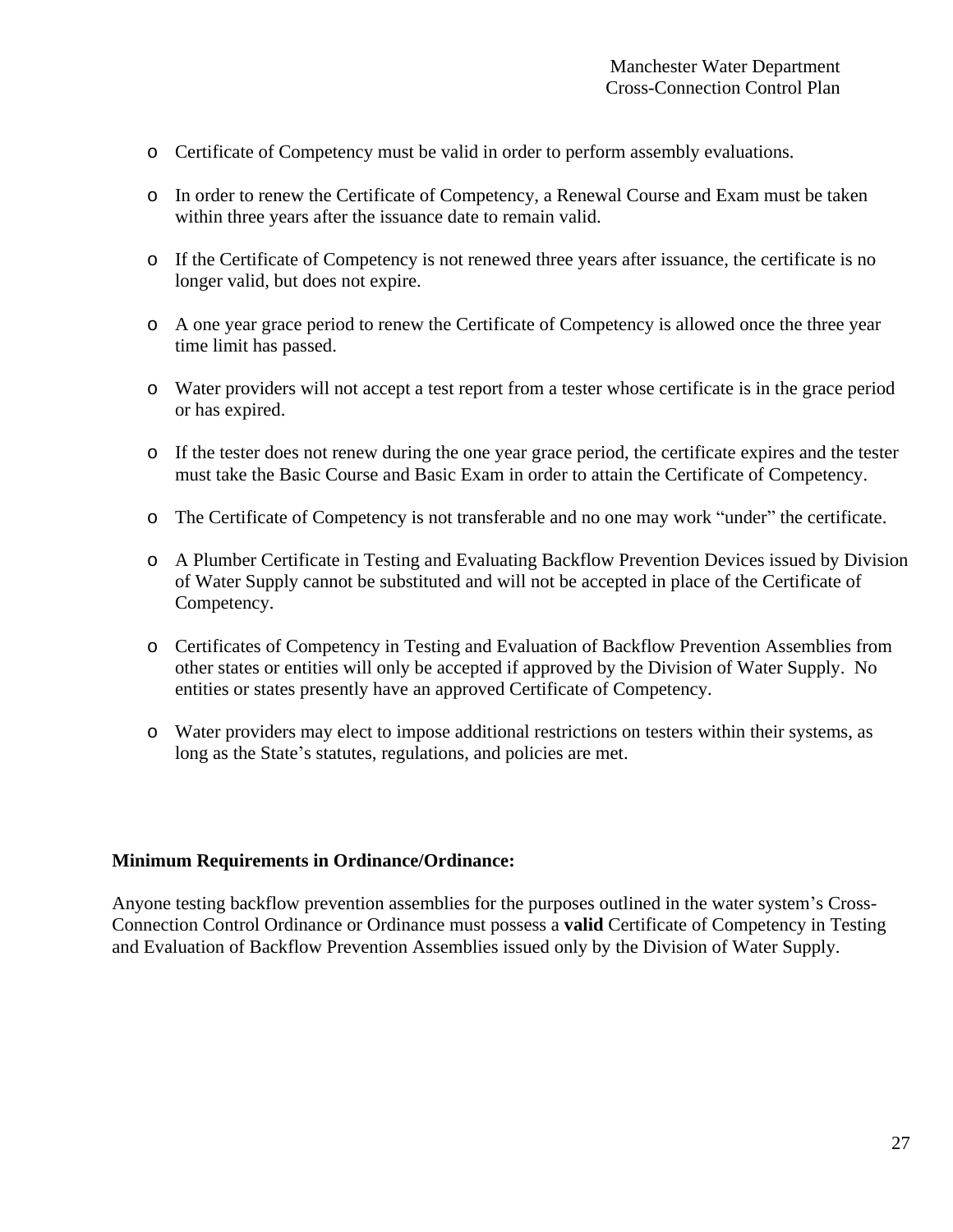# **State Guidance Concerning Lawn Irrigation Systems**

Lawn irrigation systems, both commercial and residential, are recognized by the State of Tennessee, Division of Water Supply as an actual and potential cross-connection to a public water system. The contact between the sprinkler heads and the soil or submergence of sprinkler heads allows a connection between the potable water system and water of unknown or unsafe quality.

Soil and standing water in contact with the sprinkler heads poses a significant risk of containing E.coli, Cryptosporidium, Giardia, other pathogens, and hazardous chemicals used for lawn care. Many lawn irrigation system use toxic chemicals injected in the piping to fertilize and eliminate undesired plants.

# **Required Protection for Lawn Irrigation Systems by Public Water Systems:**

- For public water systems to protect their distribution lines, lawn irrigation systems are protected by a **Reduced Pressure Principle Assembly** or **Reduced Pressure Principle Detector Assembly**.
- Double Check Valves cannot be used for premise isolation on lawn irrigation systems. Double Check Valves may be used for non-health hazards only. Water which contains or may contain pathogens or harmful chemicals is considered a health hazard and must be protected by a **Reduced Pressure Principle Assembly** or **Reduced Pressure Principle Detector Assembly** only.
- Pressure vacuum breakers, Spill-resistant vacuum breaker, and atmospheric vacuum breakers may not be used to protect the public water system's main-line piping or distribution system. These devices are point-of-use devices and may not be used for premise isolation.
- Assemblies must be tested annually.
- Assemblies on lawn irrigation systems must be tested during the start-up period (typical maximum time limit is within 90 days). Annual testing just prior to winterization or seasonal shutdown is not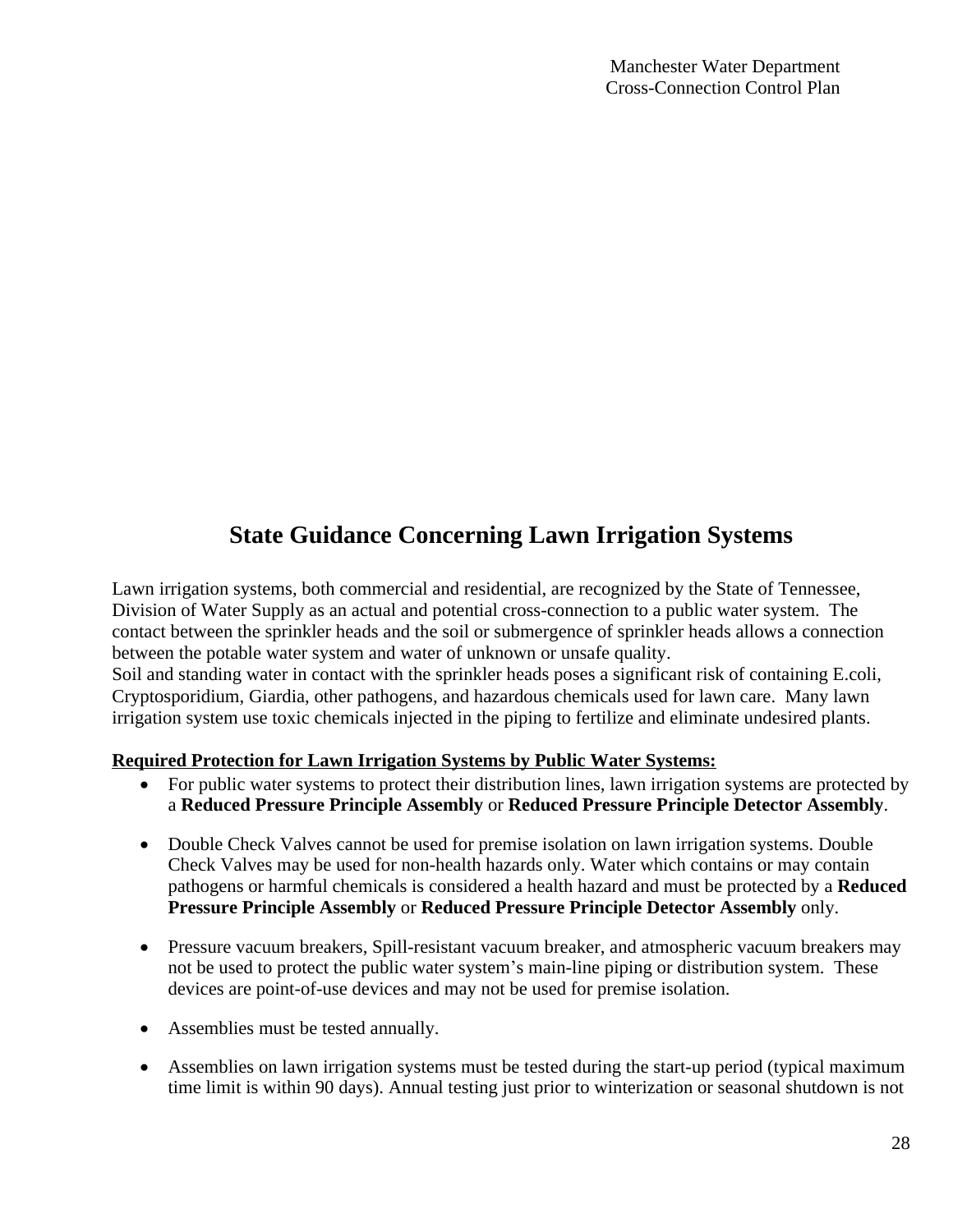acceptable. Testing may also be initially staggered in order to reduce problems with scheduling tests.

• Backflow prevention devices must be installed within 3' (ft) of the water meter.

# **Backflow Incident Report Form**

| the control of the control of the control of the control of the control of | <b>Report Date:</b> |
|----------------------------------------------------------------------------|---------------------|
|                                                                            |                     |
|                                                                            |                     |
|                                                                            |                     |
|                                                                            |                     |
| General Location (Street, etc.):                                           |                     |
| <b>Backflow Originated From:</b>                                           |                     |
|                                                                            |                     |
|                                                                            |                     |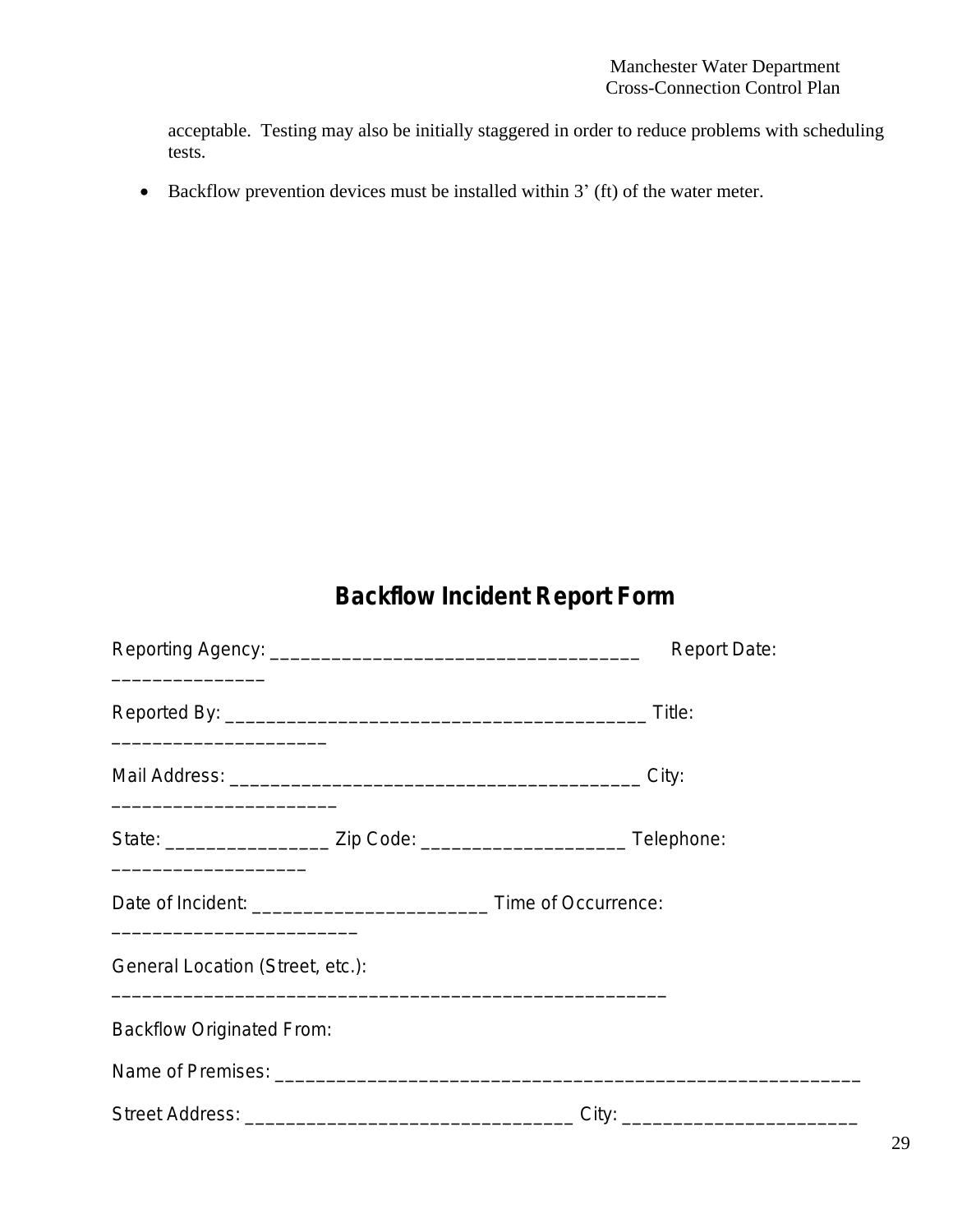| Description of Contaminants:<br>(Attach Chemical Analysis or MSDS if available)          |  |
|------------------------------------------------------------------------------------------|--|
|                                                                                          |  |
|                                                                                          |  |
| Distribution of Contaminants:                                                            |  |
| Contained within customer's premises: Yes: ______ No: _____                              |  |
| Number of persons affected: _______________                                              |  |
| <b>Effect of Contamination:</b>                                                          |  |
|                                                                                          |  |
|                                                                                          |  |
|                                                                                          |  |
| <b>Backflow Incident Report Form</b><br>Page 2 of 3                                      |  |
| Cross-Connection Source of Contaminant (boiler, chemical pump, irrigation system, etc.): |  |
|                                                                                          |  |

\_\_\_\_\_\_\_\_\_\_\_\_\_\_\_\_\_\_\_\_\_\_\_\_\_\_\_\_\_\_\_\_\_\_\_\_\_\_\_\_\_\_\_\_\_\_\_\_\_\_\_\_\_\_\_\_\_\_\_\_\_\_\_\_\_\_\_\_\_\_\_\_\_\_\_\_\_

Cause of Backflow (main break, fire flow, etc.):

 $\overline{\phantom{a}}$ 

\_\_\_\_\_\_\_\_\_\_\_\_\_\_\_\_\_\_\_\_\_\_\_\_\_\_\_\_\_\_\_\_\_\_\_\_\_\_\_\_\_\_\_\_\_\_\_\_\_\_\_\_\_\_\_\_\_\_\_\_\_\_\_\_\_\_\_\_\_\_\_\_\_\_\_\_\_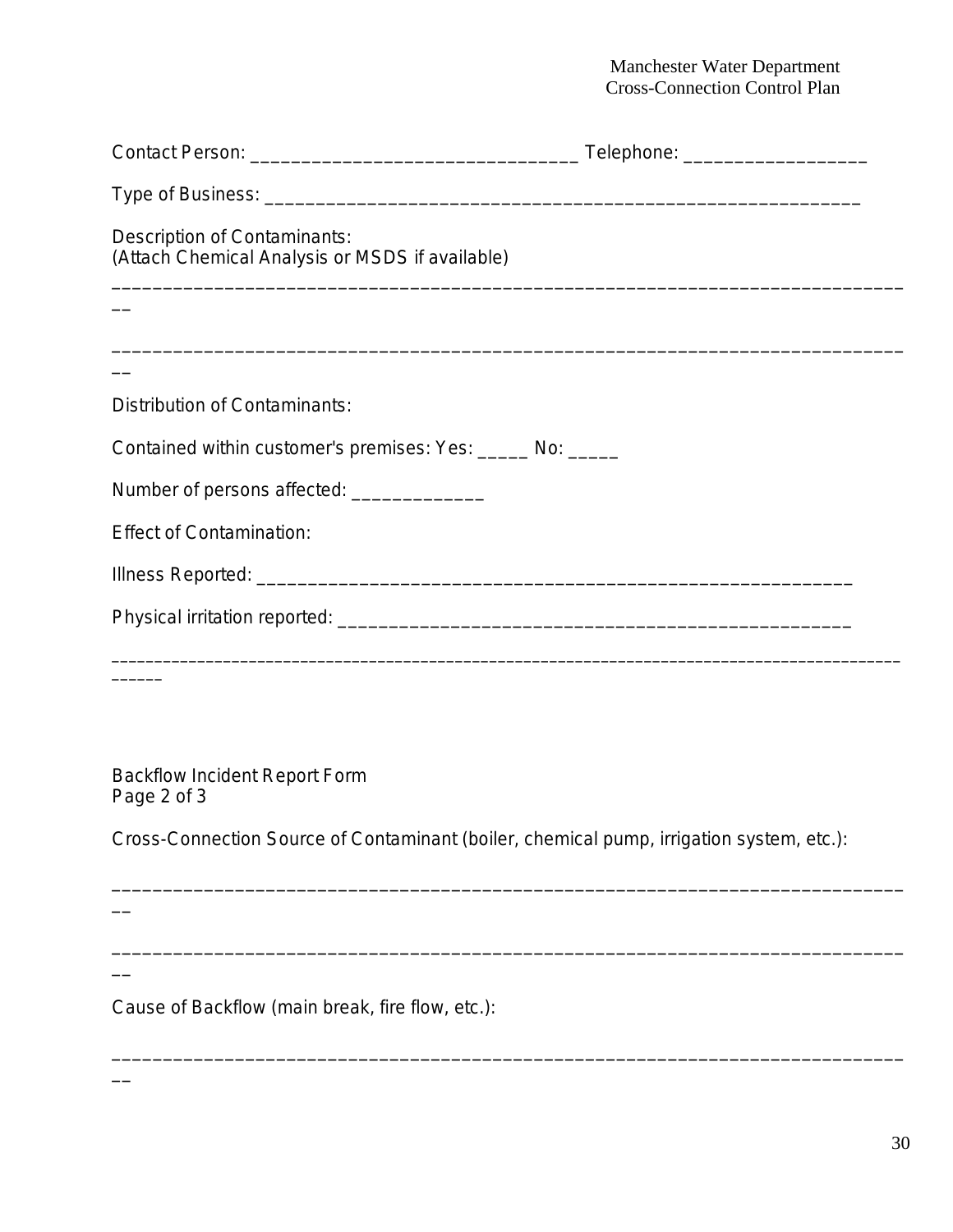Corrective Action Taken to Restore Water Quality (main flushing, disinfection, etc.): \_\_\_\_\_\_\_\_\_\_\_\_\_\_\_\_\_\_\_\_\_\_\_\_\_\_\_\_\_\_\_\_\_\_\_\_\_\_\_\_\_\_\_\_\_\_\_\_\_\_\_\_\_\_\_\_\_\_\_\_\_\_\_\_\_\_\_\_\_\_\_\_\_\_\_\_\_  $\overline{\phantom{0}}$ \_\_\_\_\_\_\_\_\_\_\_\_\_\_\_\_\_\_\_\_\_\_\_\_\_\_\_\_\_\_\_\_\_\_\_\_\_\_\_\_\_\_\_\_\_\_\_\_\_\_\_\_\_\_\_\_\_\_\_\_\_\_\_\_\_\_\_\_\_\_\_\_\_\_\_\_\_  $\overline{\phantom{a}}$ Corrective Action Ordered to Eliminate or Protect from Cross Connection (type of backflow preventer, location, etc.) \_\_\_\_\_\_\_\_\_\_\_\_\_\_\_\_\_\_\_\_\_\_\_\_\_\_\_\_\_\_\_\_\_\_\_\_\_\_\_\_\_\_\_\_\_\_\_\_\_\_\_\_\_\_\_\_\_\_\_\_\_\_\_\_\_\_\_\_\_\_\_\_\_\_\_\_\_  $\overline{\phantom{a}}$ \_\_\_\_\_\_\_\_\_\_\_\_\_\_\_\_\_\_\_\_\_\_\_\_\_\_\_\_\_\_\_\_\_\_\_\_\_\_\_\_\_\_\_\_\_\_\_\_\_\_\_\_\_\_\_\_\_\_\_\_\_\_\_\_\_\_\_\_\_\_\_\_\_\_\_\_\_  $\overline{\phantom{a}}$ Previous Cross-Connection Survey of Premises: Date: \_\_\_\_\_\_\_\_\_\_\_\_\_\_\_\_\_\_\_\_\_\_\_\_\_\_\_\_\_ By: \_\_\_\_\_\_\_\_\_\_\_\_\_\_\_\_\_\_\_\_\_\_\_\_\_\_\_\_\_\_\_\_\_\_\_\_\_\_\_\_ Types of Backflow Preventer Isolating Premises: RPBA: RPDA: DCVA: DCDA: Air Gap: \_\_\_\_\_\_ None: \_\_\_\_\_\_ Other Type: \_\_\_\_\_\_\_\_\_\_\_\_\_\_\_\_\_\_\_\_\_ Date of Latest Test of Assembly: \_\_\_\_\_\_\_\_\_\_\_\_\_\_\_\_\_\_\_\_\_\_\_\_\_\_\_\_\_\_\_\_\_\_\_\_\_\_\_\_\_\_\_\_\_\_\_\_  $\_$  ,  $\_$  ,  $\_$  ,  $\_$  ,  $\_$  ,  $\_$  ,  $\_$  ,  $\_$  ,  $\_$  ,  $\_$  ,  $\_$  ,  $\_$  ,  $\_$  ,  $\_$  ,  $\_$  ,  $\_$  ,  $\_$  ,  $\_$  ,  $\_$  ,  $\_$  ,  $\_$  ,  $\_$  ,  $\_$  ,  $\_$  ,  $\_$  ,  $\_$  ,  $\_$  ,  $\_$  ,  $\_$  ,  $\_$  ,  $\_$  ,  $\_$  ,  $\_$  ,  $\_$  ,  $\_$  ,  $\_$  ,  $\_$  , \_\_\_\_\_\_

\_\_\_\_\_\_\_\_\_\_\_\_\_\_\_\_\_\_\_\_\_\_\_\_\_\_\_\_\_\_\_\_\_\_\_\_\_\_\_\_\_\_\_\_\_\_\_\_\_\_\_\_\_\_\_\_\_\_\_\_\_\_\_\_\_\_\_\_\_\_\_\_\_\_\_\_\_

Backflow Incident Report Form Page 3 of 3

 $\overline{\phantom{0}}$ 

Notification of Division of Water Supply: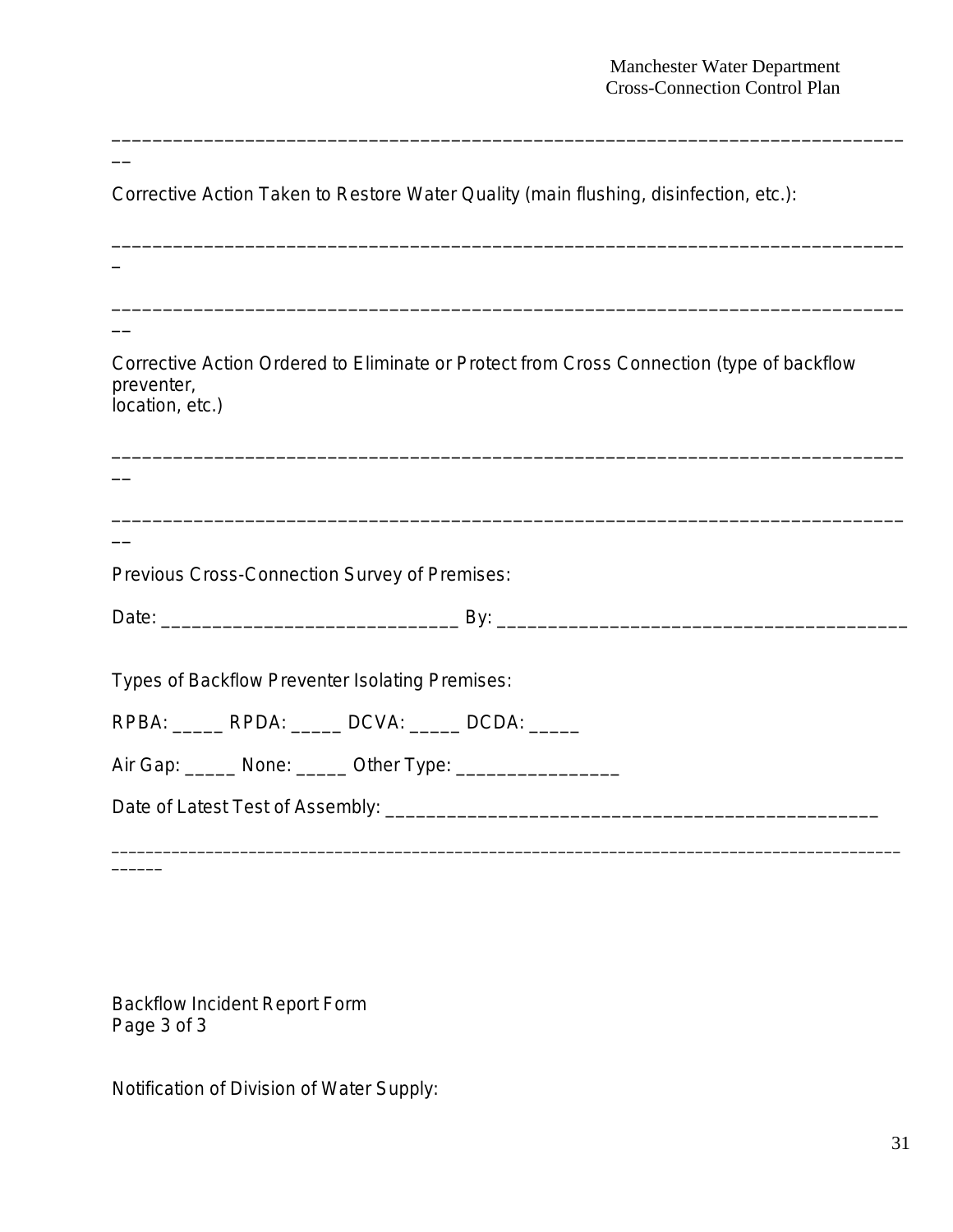Date: \_\_\_\_\_\_\_\_\_\_\_ Time: \_\_\_\_\_\_\_\_\_\_\_\_\_\_ Person Notified: \_\_\_\_\_\_\_\_\_\_\_\_\_\_\_\_\_\_\_\_\_\_\_\_\_\_\_\_\_\_\_

Attach sheets with additional information, sketches, and/or media information, and mail to Local Environmental Field Office

# **WELL USER AGREEMENT OF NON-USE OR CONNECTION TO THE PUBLIC WATER SUPPLY**